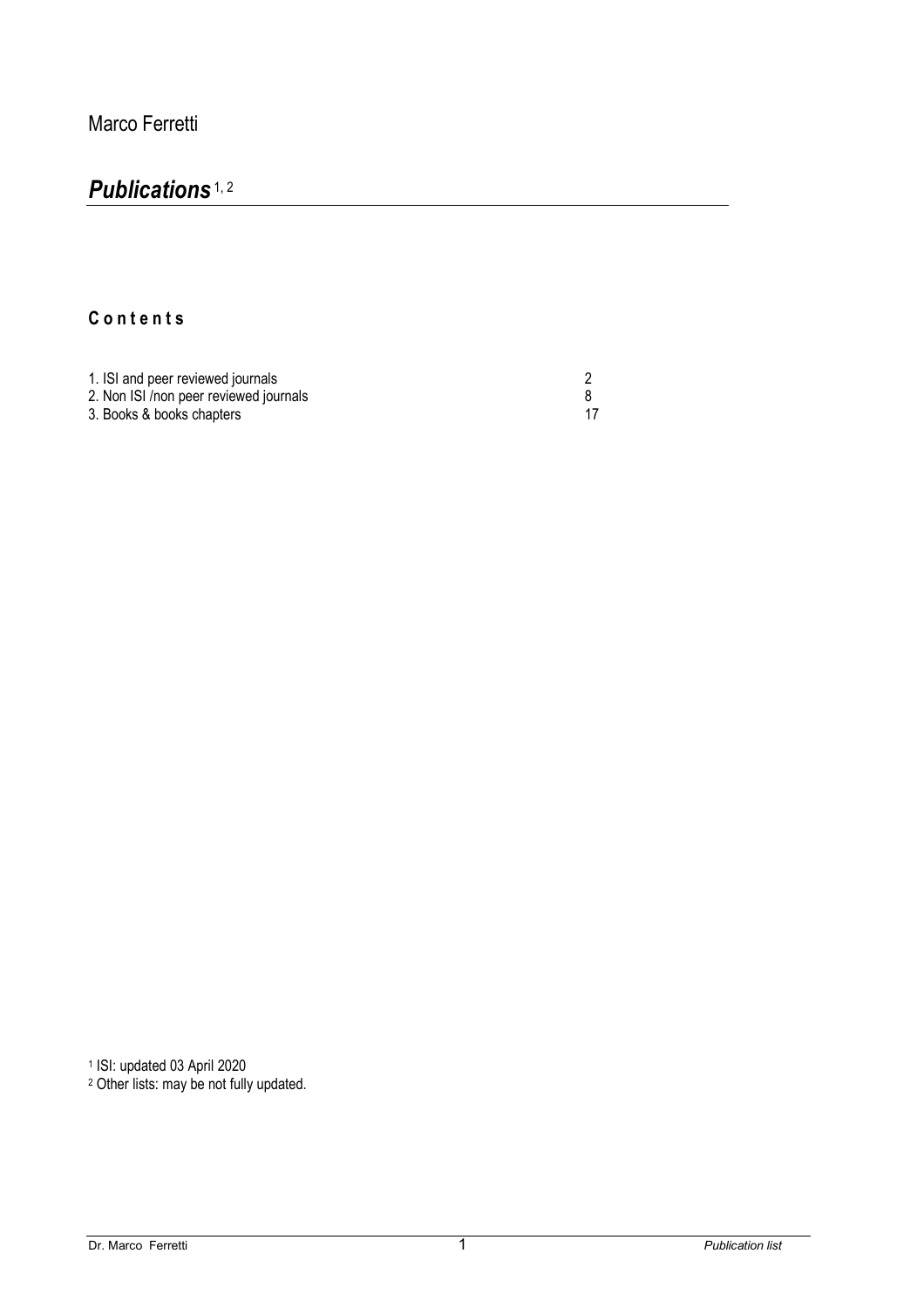| Publications on ISI and peer reviewed journals |                |                                                                                                                                                                                                                                                                                                                                                                                                                                                                                                                                                               |
|------------------------------------------------|----------------|---------------------------------------------------------------------------------------------------------------------------------------------------------------------------------------------------------------------------------------------------------------------------------------------------------------------------------------------------------------------------------------------------------------------------------------------------------------------------------------------------------------------------------------------------------------|
| Year                                           | Prog.          | Reference                                                                                                                                                                                                                                                                                                                                                                                                                                                                                                                                                     |
| In<br>preparation                              |                | Ferretti M, Bacaro G, Brunialti G, Calderisi M, Croisè L, Frati M, Nicolas M (in preparation). Moderate tree canopy<br>defoliation can depress growth of mid-latitude temperate forests.                                                                                                                                                                                                                                                                                                                                                                      |
| In<br>preparation                              |                | Rohner B, Kumar S, Liechti K, Gessler A, Ferretti M (in preparation). Rapid canopy and growth response of beech<br>during and after the 2018 drought in Switzerland. Global Change Biology.                                                                                                                                                                                                                                                                                                                                                                   |
| Submitted                                      | $\blacksquare$ | Massey A, Lanz A, Ferretti M (submitted). Design-based improvements in change estimation for the Swiss National<br>Forest Inventory through integration with external monitoring networks and data sources. Canadian Journal of Forest<br>Research.                                                                                                                                                                                                                                                                                                           |
| Under<br>revision                              |                | Gottardini E, Cristofolini F, Cristofori A, Pollastrini M, Camin F, Ferretti M (under revision). A multi-proxy approach<br>reveals common and species-specific features associated with tree defoliation in broadleaved species. Forest<br>Ecology and Management.                                                                                                                                                                                                                                                                                            |
| 2020                                           | 81             | Trotsiuk V, Hartig F, Cailleret M, Babst F, Forrester D I, Baltensweiler A, Buchmann N, Bugmann H, Gessler A,<br>Gharun M, Minunno F, Rigling A, Rohner B, Stillhard J, Thuerig E, Waldner P, Ferretti M, Eugster W, Schaub M,<br>2020. Assessing the response of forest productivity to climate extremes in Switzerland using model-data fusion.<br>Global Change Biology, first published on line on 22 January 2020.                                                                                                                                       |
| 2020                                           | 80             | Etzold S, Ferretti M, Reinds G J, Solberg S, Gessler A, Waldner P, Schaub M, Simpson D, Benham S, Hansen K,<br>Ingerslev M, Jonard M, Karlsson P-E, Lindroos A J, Marchetto A, Manninger M, Meesenburg H., Merilä P, Nöjd P,<br>Rautio P, Sanders TGM, Seidling W., Skudnik M, Thimonier A, Verstraeten A, Vesterdal L, Vejpustkova M, de Vries<br>W, 2020. Nitrogen deposition is the most important environmental driver associated to continental-scale growth of<br>pure, even-aged, managed European forests. Forest Ecology and Management, 458, 117762 |
| 2019                                           | 79             | Yu K, Smith H K, Trugman A T., Condit R, Hubbelld S P, Sardans J, Pengh C, Zhu K, Penuelas J, Cailleret M,<br>Levanic T, Gessler A, Schaub M, Ferretti M, Anderegg W R L, 2019. Pervasive decreases in living vegetation<br>carbon turnover time across forest climate zones. www.pnas.org/cgi/doi/10.1073/pnas.1821387116                                                                                                                                                                                                                                    |
| 2018                                           | 78             | Cailleret M, Ferretti M, Gessler A, Rigling A, Schaub M., 2018. Ozone effects on European forest growth - towards<br>an integrative approach. Journal of Ecology. 2018;1-13.                                                                                                                                                                                                                                                                                                                                                                                  |
| 2018                                           | 77             | Ferretti M, Bacaro G, Brunialti G, Confalonieri M, Cristofolini F, Cristofori A, Frati L, Finco A, Gerosa G, Maccherini<br>S, Gottardini G, 2018. Scarce evidence of ozone effect on recent health and productivity of Alpine forests – a case<br>study in Trentino, N. Italy. Environmental Science and Pollution Research DOI 10.1007/s11356-017-9998-x                                                                                                                                                                                                     |
| 2018                                           | 76             | Rohner B, Waldner P, Lischke H, Ferretti M, Thürig E, 2018. Predicting individual-tree growth of central European<br>tree species as a function of site, stand, management, nutrient and climate effects. European Journal of Forest<br>Research, https://doi.org/10.1007/s10342-017-1087-7                                                                                                                                                                                                                                                                   |
| 2018                                           | 75             | Gottardini E, Cristofolini F, Cristofori A, Ferretti M, 2018. In search for evidence: combining ad-hoc survey,<br>monitoring and modeling to estimate the potential and actual impact of ground-level ozone on forests in Trentino<br>(northern Italy). Environmental Science and Pollution Research, DOI 10.1007/s11356-017-9998-x                                                                                                                                                                                                                           |
| 2017                                           | 74             | Gottardini E, Cristofolini F, Ferretti M, 2017. Foliar symptoms on Viburnum lantana reflect annual changes in<br>summer ozone concentration in Trentino (northern Italy). Ecological Indicators 78 (2017) 26-30 1041-1044.                                                                                                                                                                                                                                                                                                                                    |
| 2016                                           | 73             | Gottardini E, Cristofolini F, Cristofori A, Camin F, Calderisi M, FERRETTI M, 2016. Consistent response of crown<br>transparency, shoot growth and leaf traits on Norway spruce (Picea abies (L.) H. Karst.) trees along an elevation<br>gradient in northern Italy. Ecological Indicators 60 (2016) 1041-1044.                                                                                                                                                                                                                                               |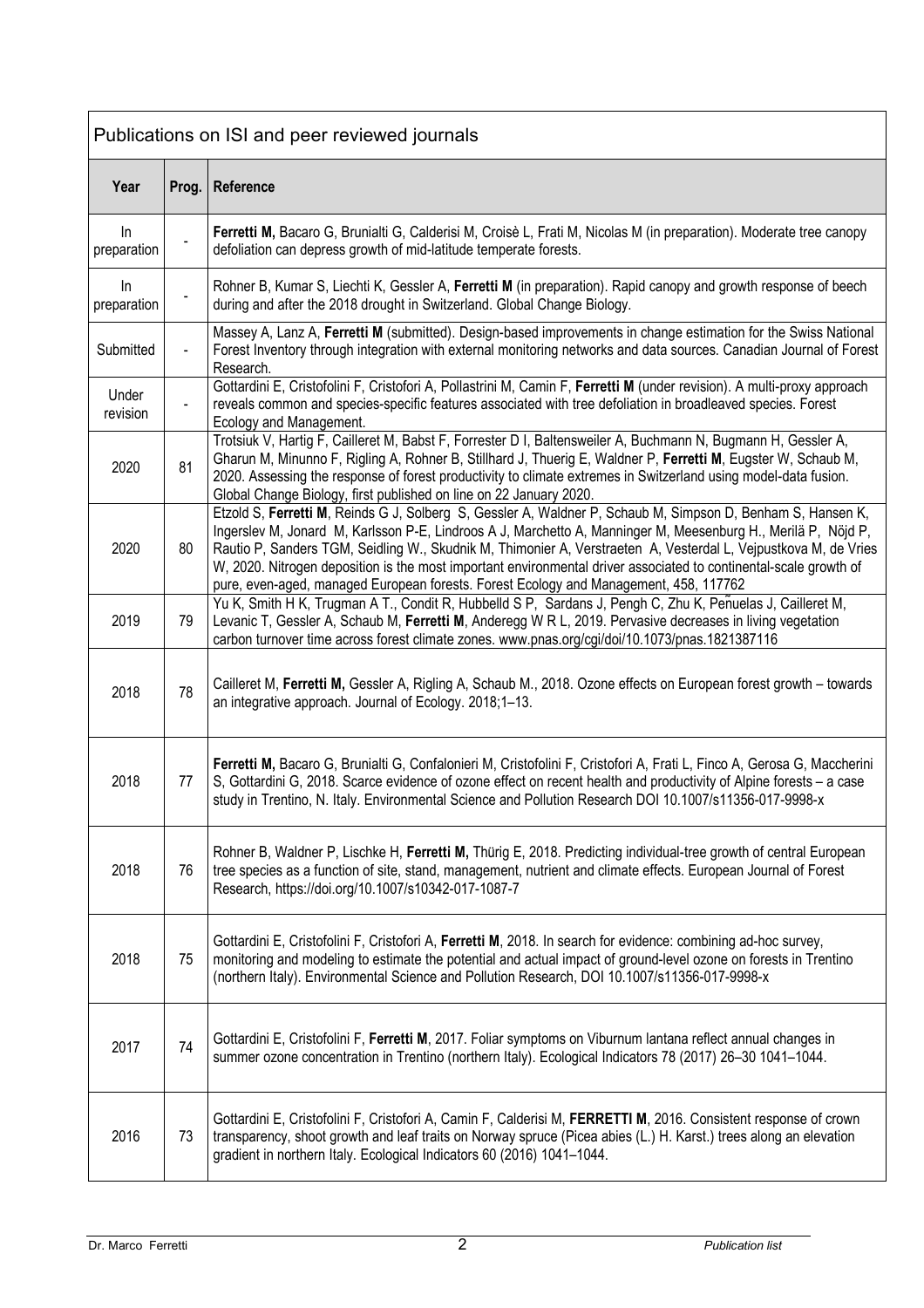| 2015 | 72 | FERRETTI M, Calderisi M, Marchetto A, Waldner P, Thimonier A, Jonard M, Cools N, Rautio P, Clarke N, Hansen<br>K, Merila P, Potocic N (2015). Variables related to nitrogen deposition improve defoliation models for European<br>forests. Annals of Forest Science, 72, 897-906. DOI 10.1007/s13595-014-0445-6.                                                                                                                |
|------|----|---------------------------------------------------------------------------------------------------------------------------------------------------------------------------------------------------------------------------------------------------------------------------------------------------------------------------------------------------------------------------------------------------------------------------------|
| 2015 | 71 | Cristofori A, Bacaro G, Confalonieri M, Cristofolini F, Frati L, Geri F, Gottardini E, Tonidandel G, Zottele F,<br>FERRETTI M, 2015. Estimating ozone risks using forest monitoring networks - results for science, policy and society.<br>Annals of Forest Science, 72, 887-896. DOI DOI 10.1007/s13595-014-0440-y.                                                                                                            |
| 2014 | 70 | FERRETTI M, Bussotti F, Cristofolini F, Cristofori A, Gottardini E, Rocchini D, Finco A, Marzuoli R, Gerosa G, 2014.<br>Some remarks on "New functions for estimating AOT40 from ozone passive sampling" by De Marco et al. (2014).<br>Atmospheric Environement, 98 (1): 707-710. doi: 10.1016/j.atmosenv.2014.09.011.                                                                                                          |
| 2014 | 69 | FERRETTI M, 2014. Long-term monitoring, permanent plots and the Heisenberg's Uncertainty Principle. Applied<br>Vegetation Science 17 (2014) 613-614.                                                                                                                                                                                                                                                                            |
| 2014 | 68 | Gottardini E, Cristofolini F, Cristofori A, FERRETTI M, 2014. Ozone risk and foliar injury on Viburnum lantana L.: a<br>meso-scale epidemiological study. Science of Total Environment, 493 (2014) 954–960.                                                                                                                                                                                                                     |
| 2014 | 67 | Cristofolini F, Brunialti G, Giordani P, Nascimbene J, Cristofori A, Gottardini E, Frati L, Matos P, Batič F, Caporale<br>S, Fornasier M F, Marmor L, Merinero S, Nuñez Zapata J, Tõrra T, Wolseley P, FERRETTI M, 2014. Towards the<br>adoption of an international standard for biomonitoring with lichens - consistency of assessment performed by<br>experts from six European countries. Ecological Indicators, 45: 63-67. |
| 2014 | 66 | FERRETTI M, Marchetto A, Arisci S. Bussotti F, Calderisi M, Carnicelli S, Cecchini G, Fabbio G, Bertini G, Matteucci<br>G, De Cinti B, Salvati L, Pompei E, 2014. On the tracks of Nitrogen deposition effects on temperate forests at their<br>southern European range-an observational study from Italy. Glob. Change Biol. 20, 3423-3438.                                                                                    |
| 2014 | 65 | FERRETTI M, Schaub M. 2014. Monitoring European forests - Detecting and understanding change, Forest Ecology<br>and Management, 311, 1-2.                                                                                                                                                                                                                                                                                       |
| 2014 | 64 | Gottardini E, Cristofori A, Cristofolini F, Nali C, Pellegrini E, Bussotti F, FERRETTI M., 2014. Chlorophyll-related<br>indicators are linked to visible ozone symptoms: Evidence from a field study on native Viburnum lantana L. plants in<br>northern Italy. Ecological Indicators 39 (2014), 65-74, http://dx.doi.org/10.1016/j.ecolind.2013.11.021.                                                                        |
| 2014 | 63 | FERRETTI M, Nicolas M, Bacaro G, Brunialti G, Calderisi M, Croisé L, Frati M, Lanier M, Maccherini S, Santi E,<br>Ulrich E, 2014. Plot-scale modelling to detect size, extent, and correlates of changes in tree defoliation in French<br>high forests. Forest Ecol. Manage. 311, 56-69, http://dx.doi.org/10.1016/j.foreco.2013.05.009.                                                                                        |
| 2013 | 62 | Gasparini P, Di Cosmo L, Cenni E, Pompei E, FERRETTI M, 2013. Towards the harmonization between National<br>Forest Inventory and Forest Condition Monitoring. Consistency of plot allocation and effect of tree selection methods<br>on sample statistics in Italy. Environmental Monitoring and Assessment, 185: 6155-6171, DOI 10.1007/s10661-012-<br>$3014 - 1.$                                                             |
| 2013 | 61 | Travaglini D, Fattorini L, Barbati A, Bottalico F, Corona P, FERRETTI M, Chirici G, 2013. Towards a sampling<br>strategy for the assessment of forest condition at European level: combining country estimates. Environmental<br>Monitoring and Assessement, 185, 4, 3255-3268, DOI 10.1007/s10661-012-2788-5.                                                                                                                  |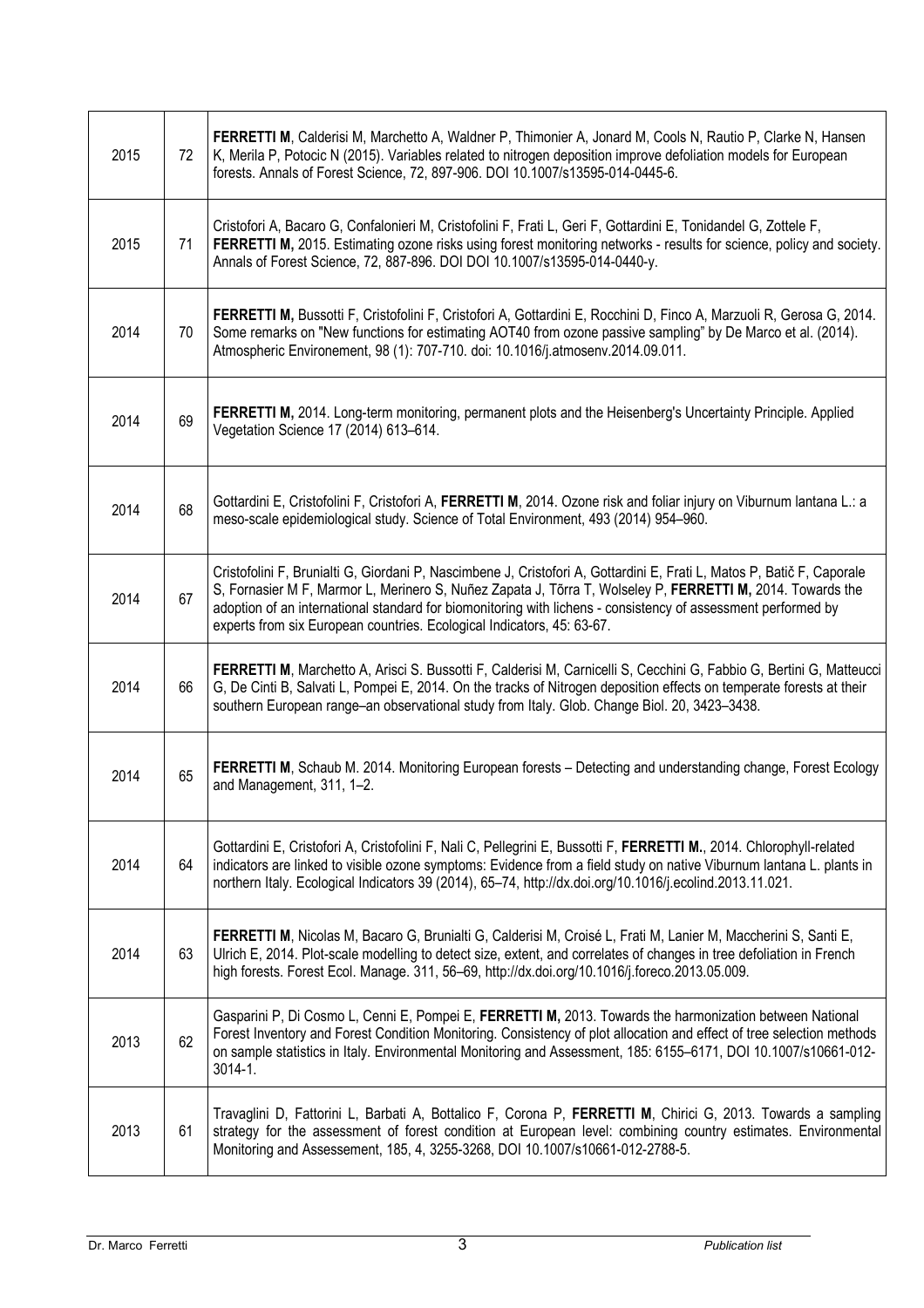| 2012 | 60 | FERRETTI M, Cristofolini F, Cristofori A, Gerosa G, Gottardini E., 2012. A simple linear model for estimating ozone<br>AOT40 at forest sites from raw passive sampling data. Journal of Environmental Monitoring 14: 2238-2244.                                                                                                       |
|------|----|---------------------------------------------------------------------------------------------------------------------------------------------------------------------------------------------------------------------------------------------------------------------------------------------------------------------------------------|
| 2012 | 59 | Gerosa G, Finco A, Marzuoli R, FERRETTI M, Gottardini E, 2012. Errors in ozone risk assessment using standard<br>conditions for converting ozone concentrations obtained by passive samplers in mountain regions. Journal of<br>Environmental Monitoring 14: 1703-1709.                                                               |
| 2012 | 58 | Brunialti G, Frati L, Cristofolini F, Chiarucci A, Giordani P, Loppi S, Benesperi R, Cristofori A, Critelli P, Di Capua<br>E, Genovesi V, Gottardini E, Innocenti G, Munzi S, Paoli L, Pisani T, Ravera S, FERRETTI M., 2012. Can we<br>compare lichen diversity data? A test with skilled teams. Ecological Indicators, 23, 509-516. |
| 2011 | 57 | FERRETTI M, 2011. Quality Assurance: a vital need in ecological monitoring. CAB Reviews: Perspectives in<br>Agriculture, Veterinary Science, Nutrition and Natural Resources, 6 (11): 1-14.                                                                                                                                           |
| 2011 | 56 | Cristofolini F, Cristofori A, Gottardini E, Maccherini S, FERRETTI M. Constraints in the identification and<br>interpretation of ozone as a significant predictor of effects on the supersensitive indicator Nicotiana tabacum BelW3<br>in biomonitoring studies. Ecological Indicators, 11. 1065-1073.                               |
| 2011 | 55 | Pollastrini M, Di Stefano V, FERRETTI M, Agati G, Grifoni D, Zipoli G, Orlandini S, Bussotti F Influence of different<br>light intensity regimes on leaf features of Vitis vinifera L. in UV-B radiation filtered conditions. Enviromental and<br>Experimental Botany, 73, 108-115.                                                   |
| 2010 | 54 | Gottardini E, Cristofori A, Cristofolini F, Bussotti F, FERRETTI M., Responsiveness of Viburnum lantana L. to<br>tropospheric ozone: field evidence under contrasting site conditions in Trentino, northern Italy. Journal of<br>Environmental Monitoring 12, 2237-2243.                                                              |
| 2010 | 53 | FERRETTI M., 2010. Harmonizing forest inventories and forest condition monitoring - the rise or the fall of<br>harmonized forest condition monitoring in Europe? iForest 3: 1-4, doi: 10.3832/ifor0518-003.                                                                                                                           |
| 2010 | 52 | Gottardini E, Cristofori A, Cristofolini F, FERRETTI M, 2010. Variability of ozone concentration in a montane<br>environment, northern Italy. Atmospheric Environment 44 (2010) 147-152.                                                                                                                                              |
| 2009 | 51 | FERRETTI M, König N, Rautio P, Sase H, 2009. Quality Assurance in international forest monitoring programmes:<br>activity, problems and perspectives from East Asia and Europe Annals of Forest Sciences, 66, 4: 403-403.                                                                                                             |
| 2009 | 50 | Rocchini D, Marignani M, Bacaro G, Chiarucci A, FERRETTI M, De Dominicis V, Maccherini S, 2009. Multiscale<br>sampling and statistical linear estimators to assess status and changes of land use diversity. Applied Vegetation<br>Science, 12: 225-236.                                                                              |
| 2009 | 49 | Gottardini E, Cristofolini F, Cristofori A, Vannini A, FERRETTI M, 2009. Sampling bias and sampling errors in pollen<br>counting in aerobiological survey in Italy. Journal of Environmental Monitoring, 11: 751-755.                                                                                                                 |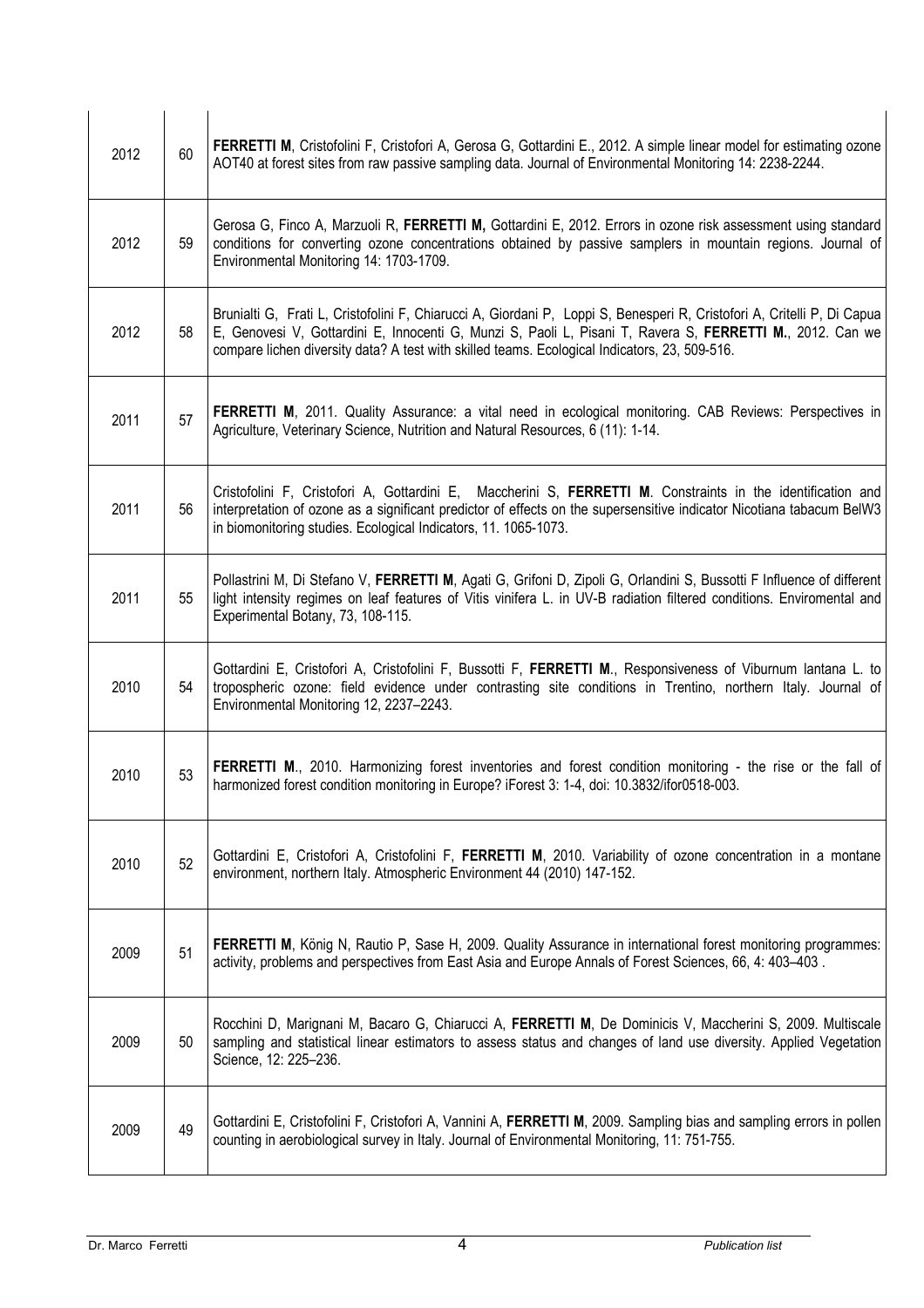| 2009 | 48 | Bussotti F, Cozzi A, Cenni E, Bettini D, Sarti C, FERRETTI M, 2009. Measurement errors in monitoring tree crown<br>conditions: entity, control, evolution and implications for results. Journal of Environmental Monitoring, 11: 769-773.                                                                                                                                                                                                                                                                                          |
|------|----|------------------------------------------------------------------------------------------------------------------------------------------------------------------------------------------------------------------------------------------------------------------------------------------------------------------------------------------------------------------------------------------------------------------------------------------------------------------------------------------------------------------------------------|
| 2009 | 47 | FERRETTI M, 2009. Quality Assurance in ecological monitoring — towards a unifying perspective. Journal of<br>Environmental Monitoring, 11, 726 - 729.                                                                                                                                                                                                                                                                                                                                                                              |
| 2009 | 46 | Bussotti F, FERRETTI M, 2009. Visible injury, crown condition, and growth responses of selected Italian forests to<br>ozone. Evidence from the National Monitoring Programme. Environmental Pollution, 157 (2009) 1427-1437.                                                                                                                                                                                                                                                                                                       |
| 2008 | 45 | Gottardini E, Cristofori A, Cristofolini F, Maccherini S, FERRETTI M, 2008. Ambient levels of Nitrogen dioxide<br>(NO2) may reduce pollen viability in Austrian pine (Pinus nigra Arnold) trees - correlative evidence from a field<br>study. Science of Total Environment 402, 299 - 305, doi:10.1016/j.scitotenv.2008.04.048.                                                                                                                                                                                                    |
| 2008 | 44 | FERRETTI M, S Andrei, G Caldini, D Grechi, C Mazzali, E Galanti, M Pellegrini, 2008. Integrating monitoring<br>networks to obtain estimates of ground-level ozone concentrations - a proof of concept in Tuscany (central Italy).<br>Science of Total Environment, 396: 180-192.                                                                                                                                                                                                                                                   |
| 2007 | 43 | FERRETTI M, Fagnano M, Amoriello T, Ballarin-Denti A, Badiani M, Buffoni A, Bussotti F, Castagna A, Cieslik S,<br>Costantini A, Cozzi A, De Marco A, Gerosa G, Lorenzini G, Manes F, Merola G, Mosello R, Nali C, Paoletti E,<br>Petriccione B, Racalbuto S, Rana G, Ranieri A, Tagliaferri A, Vialetto G, Vitale M, 2007. Measuring, modelling and<br>testing ozone exposure, flux and effects on vegetation in southern European conditions - what does not work. A<br>Review from Italy. Environmental Pollution, 146: 648-658. |
| 2007 | 42 | Gerosa G, FERRETTI M, Bussotti F, Rocchini D, 2007. Estimates of ozone AOT40 from passive sampling in forest<br>sites in South-Western Europe. Environmental Pollution, 145: 629-635.                                                                                                                                                                                                                                                                                                                                              |
| 2007 | 41 | <b>FERRETTI M, Calderisi M, Bussotti F, 2007. Ozone exposure, defoliation of beech (Fagus sylvatica L.) and visible</b><br>foliar symptoms on native plants in selected plots of South-Western Europe. Environmental Pollution, 145: 644-651.                                                                                                                                                                                                                                                                                      |
| 2007 | 40 | FERRETTI M, Bussotti F, Calatayud V, Schaub M, Kräuchi N, Petriccione B, Sanchez-Peña G, Sanz M-J, Ulrich E,<br>2007. Ozone and forests in South-Western Europe - What have we learned? Environmental Pollution, 145: 652-<br>655.                                                                                                                                                                                                                                                                                                 |
| 2007 | 39 | FERRETTI M, Bussotti F, Calatayud V, Schaub M, Kräuchi N, Petriccione B, Sanchez-Peña G, Sanz M-J, Ulrich E,<br>2007. Ozone and forests in South-Western Europe - An introduction. Environmental Pollution, 145: 617-619.                                                                                                                                                                                                                                                                                                          |
| 2006 | 38 | Bussotti F, Cozzi A, FERRETTI M, 2006. Field surveys of ozone symptoms on spontaneous vegetation. limitations<br>and potentialities of the european programme. Environmental Monitoring and Assessment, 115, 335-348.                                                                                                                                                                                                                                                                                                              |
| 2004 | 37 | Percy K, FERRETTI M, 2004. Air Pollution and Forest Health: Towards new monitoring concepts. Environmental<br>Pollution, 130: 113-126.                                                                                                                                                                                                                                                                                                                                                                                             |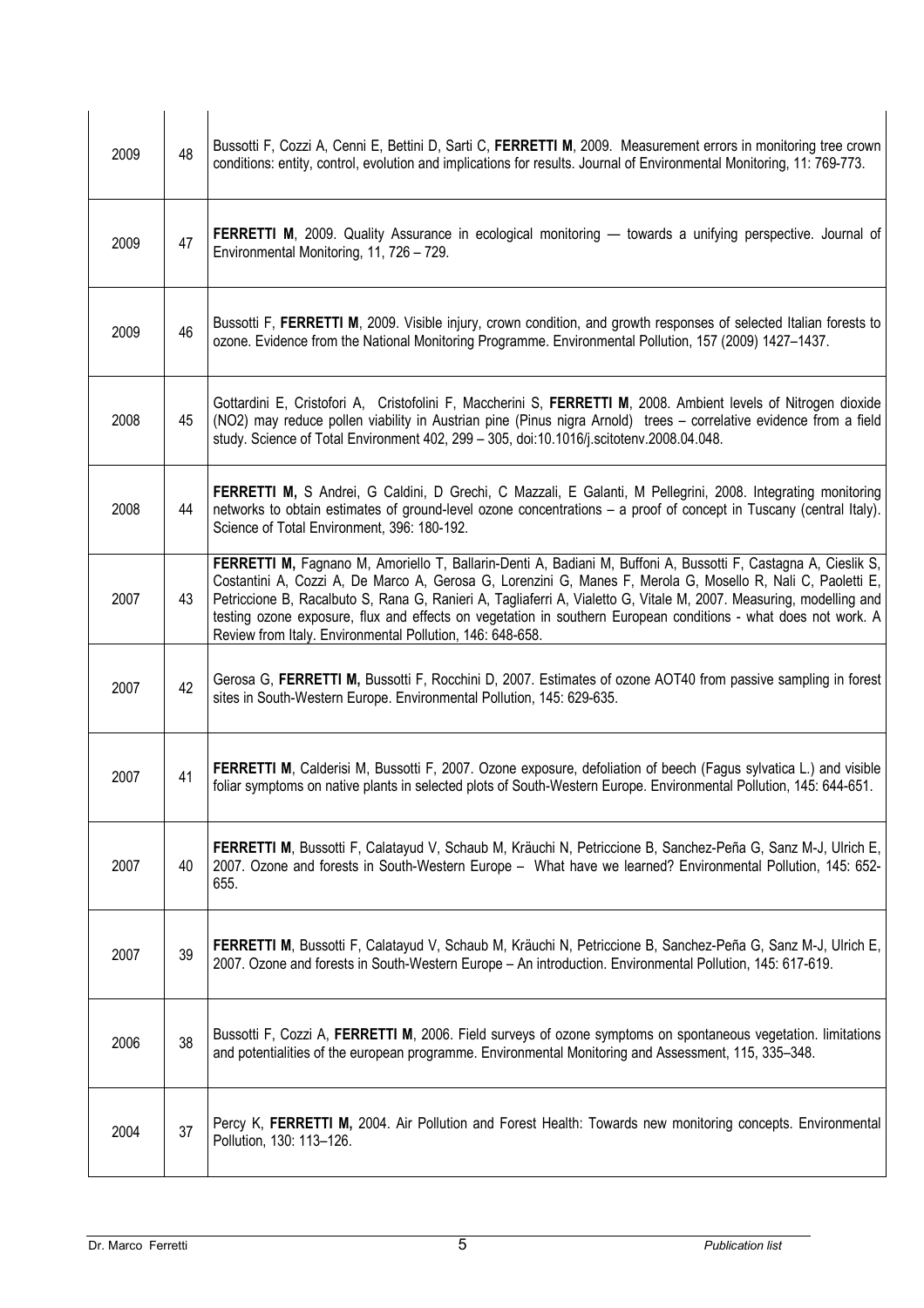| 2004 | 36 | FERRETTI M, Brambilla E, Brunialti G, Fornasier F, Mazzali C, Giordani P, Nimis PL, 2004. Reliability of different<br>sampling densities for estimating and mapping lichen diversity in biomonitoring studies. Environmental Pollution,<br>127: 249-256.                                                                                                                                                            |
|------|----|---------------------------------------------------------------------------------------------------------------------------------------------------------------------------------------------------------------------------------------------------------------------------------------------------------------------------------------------------------------------------------------------------------------------|
| 2004 | 35 | FERRETTI M, 2004. Forest Health Diagnosis, Monitoring and Evaluation. In: Burley J., Evans J., Youngquist J.<br>(Eds.), Encyclopedia of Forest Sciences, Elsevier Science, London: 285-299.                                                                                                                                                                                                                         |
| 2003 | 34 | Bussotti F, Schaub M, Cozzi A, Kräuchi N, FERRETTI M, Novak K, Skelly J M, 2003. Assessment of ozone visible<br>symptoms in the field: perspectives of quality control. Environmental Pollution, 125 (1): 81-89.                                                                                                                                                                                                    |
| 2003 | 33 | <b>FERRETTI M</b> , Chiarucci A, 2003. Design concepts adopted in long-term forest monitoring programs in Europe –<br>Problems for the future? The Science of Total Environment, 310 (1-3): 171-178.                                                                                                                                                                                                                |
| 2003 | 32 | Bussotti F, Borghini F, Celesti C, Leonzio C, Cozzi A, Bettini D, FERRETTI M, 2003. Leaf shedding, crown condition<br>and element return in two mixed holm oak forests in Tuscany, Central Italy. For. Ecol. Manag. 176: 273-285.                                                                                                                                                                                   |
| 2003 | 31 | Bussotti F, Gerosa G, Cenni E, Cozzi A, FERRETTI M, Bettini D, Nibbi R, 2003. Crown Condition Surveys in Italian<br>Forests: Issues in Reporting Findings. Environmental Monitoring and Assessment, 85: 221-238.                                                                                                                                                                                                    |
| 2002 | 30 | Bartolozzi L, Bonini I, Boretti R, Bussotti F, Cenni E, Chiarucci, Cozzi A., De Dominicis V, FERRETTI M, Grossoni<br>P, Landi G, Leonzio C, Vignozzi G, 2002. Forest monitoring in Tuscany (Italy): past activities, present status and<br>future perspectives. In: Mosello R., Petriccione B., Marchetto A. (Eds), Long-term ecological research in Italian forest<br>ecosystems, J. Lymnol., (Suppl. 1): 129-136. |
| 2002 | 29 | Bussotti F, Cozzi A, FERRETTI M, Cenni E, Bettini D, Nibbi R, 2002. Crown condition assessment at the<br>CONECOFOR permanent monitoring plots. In: Mosello R., Petriccione B., Marchetto A. (Eds), Long-term ecological<br>research in Italian forest ecosystems, J. Lymnol., (Suppl. 1): 12-18.                                                                                                                    |
| 2002 | 28 | FERRETTI M, 2002. The Integrated and Combined (I&C) evaluation system to detect status and trends of the<br>CONECOFOR Permanent Monitoring Plots. In: Mosello R., Petriccione B., Marchetto A. (Eds), Long-term ecological<br>research in Italian forest ecosystems, J. Lymnol., (Suppl. 1): 106-116.                                                                                                               |
| 2002 | 27 | Parr TW, FERRETTI M, Simpson IC, Forsius M, Kovács-Láng E, 2002. Towards a long-term integrated monitoring<br>programme in Europe: Network design in theory and practice. Environmental Monitoring and Assessment, 78, 3:<br>253-290.                                                                                                                                                                               |
| 2002 | 26 | FERRETTI M, Innes JL, Jalkanen R, Saurer M, Schaeffer J, Spiecker H, von Wilpert K, (2002). Air pollution and<br>environmental chemistry - What role for tree ring studies? Dendrochronologia, 20: 1-2: 159-174.                                                                                                                                                                                                    |
| 2001 | 25 | Nali C, FERRETTI M, Pellegrini M, Lorenzini G, 2001. Monitoring and biomonitoring of surface ozone in Florence,<br>Italy. Environmental Monitoring and Assessment, 69: 159-174.                                                                                                                                                                                                                                     |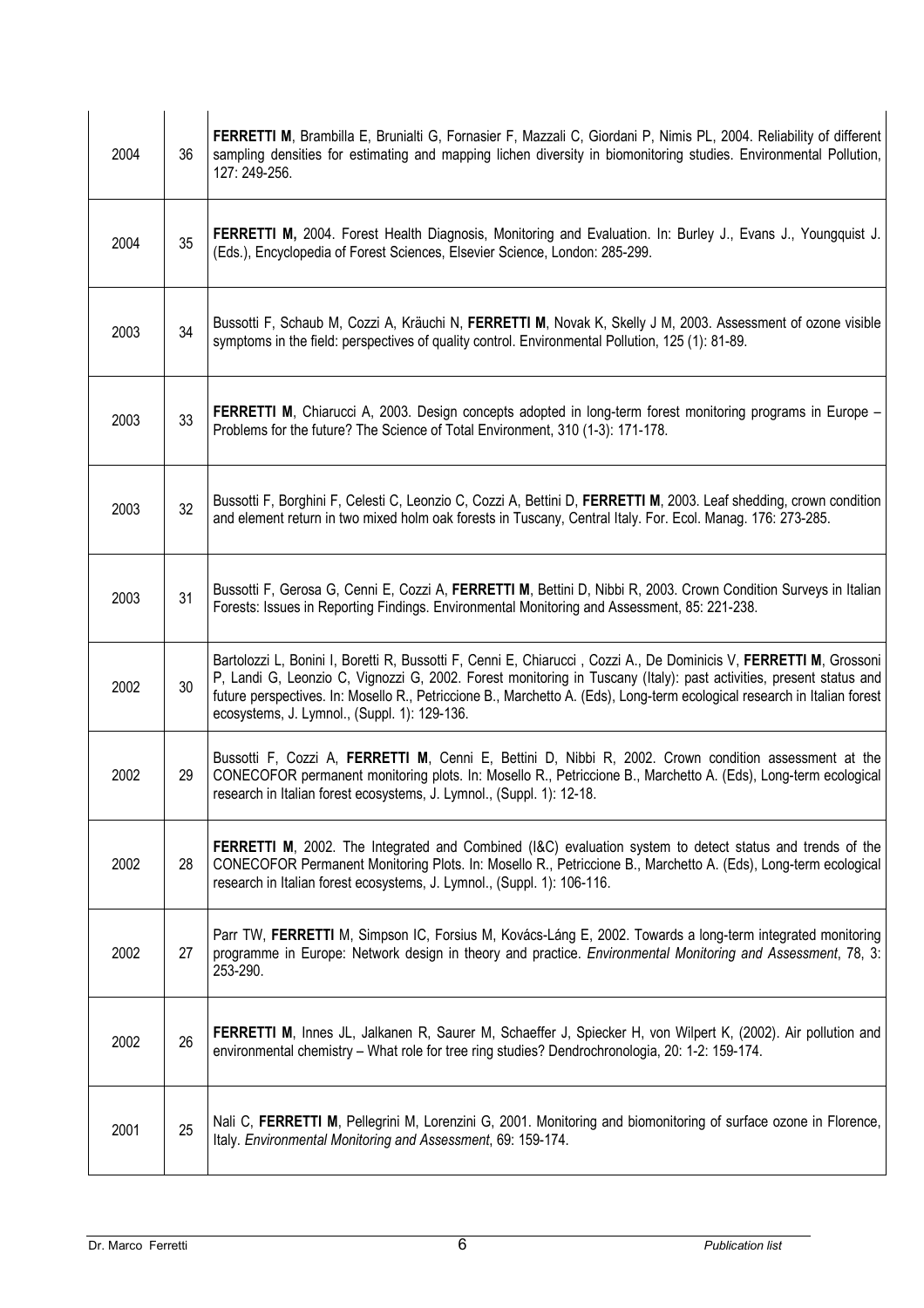| 1999 | 24 | Gravano E, FERRETTI M, Bussotti F, Grossoni P, 1999. Foliar symptoms and growth reduction of Ailanthus<br>altissima Desf in an Area with high ozone and acidic deposition in Italy. Water Air Soil Pollution, 116: 267-272.                                                                                                                                                  |
|------|----|------------------------------------------------------------------------------------------------------------------------------------------------------------------------------------------------------------------------------------------------------------------------------------------------------------------------------------------------------------------------------|
| 1999 | 23 | Percy K, Bucher J, Cape J, FERRETTI M, Heath R, Jones H, Karnosky D, Matyssek R, Muller-Starck G, Paoletti E,<br>Rosengren-Brinck U, Sheppard L, Skelly J, Weetman G, 1999. State of Science and knowledge gaps with respect to<br>air pollution impacts on forests reports from concurrent IUFRO 7.04.00 Working Party sessions. Water Air Soil<br>Pollution, 116: 443-448. |
| 1999 | 22 | FERRETTI M, Bonini I, Bussotti F, Celesti C, Cenni E, Chiarucci A, Cozzi A, De Dominicis V, Grossoni P, Leonzio C,<br>1999. Short-term changes of response indicators of ecosystem status in broadleaved forests in Tuscany (Central<br>Italy). Water Air Soil Pollution, 116: 351-356.                                                                                      |
| 1999 | 21 | <b>FERRETTI M, Bussotti F, Cenni E, Cozzi A, 1999. Implementation of Quality Assurance procedures in the Italian</b><br>programs of forest condition monitoring. Water Air Soil pollution, 116: 371-376.                                                                                                                                                                     |
| 1998 | 20 | Bussotti F, FERRETTI M, 1998. Air Pollution, Forest Condition and Forest Declines in Southern Europe. An<br>Overview. Environmental Pollution, 101: 49-65.                                                                                                                                                                                                                   |
| 1998 | 19 | Loppi S, Cenni E, Bussotti F, FERRETTI M, 1998. Epiphytic lichens and tree leaves as biomonitors of trace elements<br>released by geothermal power plants. Chemistry and Ecology, 14: 31-38.                                                                                                                                                                                 |
| 1998 | 18 | Loppi S, Cenni E, Bussotti F, FERRETTI M, 1998. Biomonitoring of geothermal air pollution by epiphytic lichens and<br>forest trees. Chemosphere, 36, IV-V: 1079-1082.                                                                                                                                                                                                        |
| 1998 | 17 | FERRETTI M, Baratozzi L, Cenni E, Cozzi A, Savini P, 1998. Crown transparency of beech (Fagus sylvatica L.) in<br>the northern Apennines, Italy. Status, changes and relationships with other indices of site and tree condition.<br>Chemosphere, 36, IV-V: 1037-1042.                                                                                                       |
| 1998 | 16 | FERRETTI M, 1998. Potential and limitations of visual indices of tree condition. Chemosphere, 36, IV-V: 1031-1036.                                                                                                                                                                                                                                                           |
| 1997 | 15 | Bussotti F, Cenni E, Cozzi A, FERRETTI M, 1997. The impact of Geothermal Power Plants on Forest Vegetation. A<br>Case study at Travale (Tuscany, Central Italy). Environmental Monitoring and Assessment: 181-194.                                                                                                                                                           |
| 1997 | 14 | FERRETTI M, 1997. Forest health assessment and monitoring. Issues for consideration. Environmental Monitoring<br>and Assessment, 48: 45-72.                                                                                                                                                                                                                                  |
| 1995 | 13 | Bussotti F, FERRETTI M, Cozzi A, Grossoni P, Bottacci A, Tani C, 1995. Crown status of holm oak (Quercus ilex L.)<br>trees as related to phenology and environmental stress. Water Air and Soil Pollution, 85: 1269-1274.                                                                                                                                                    |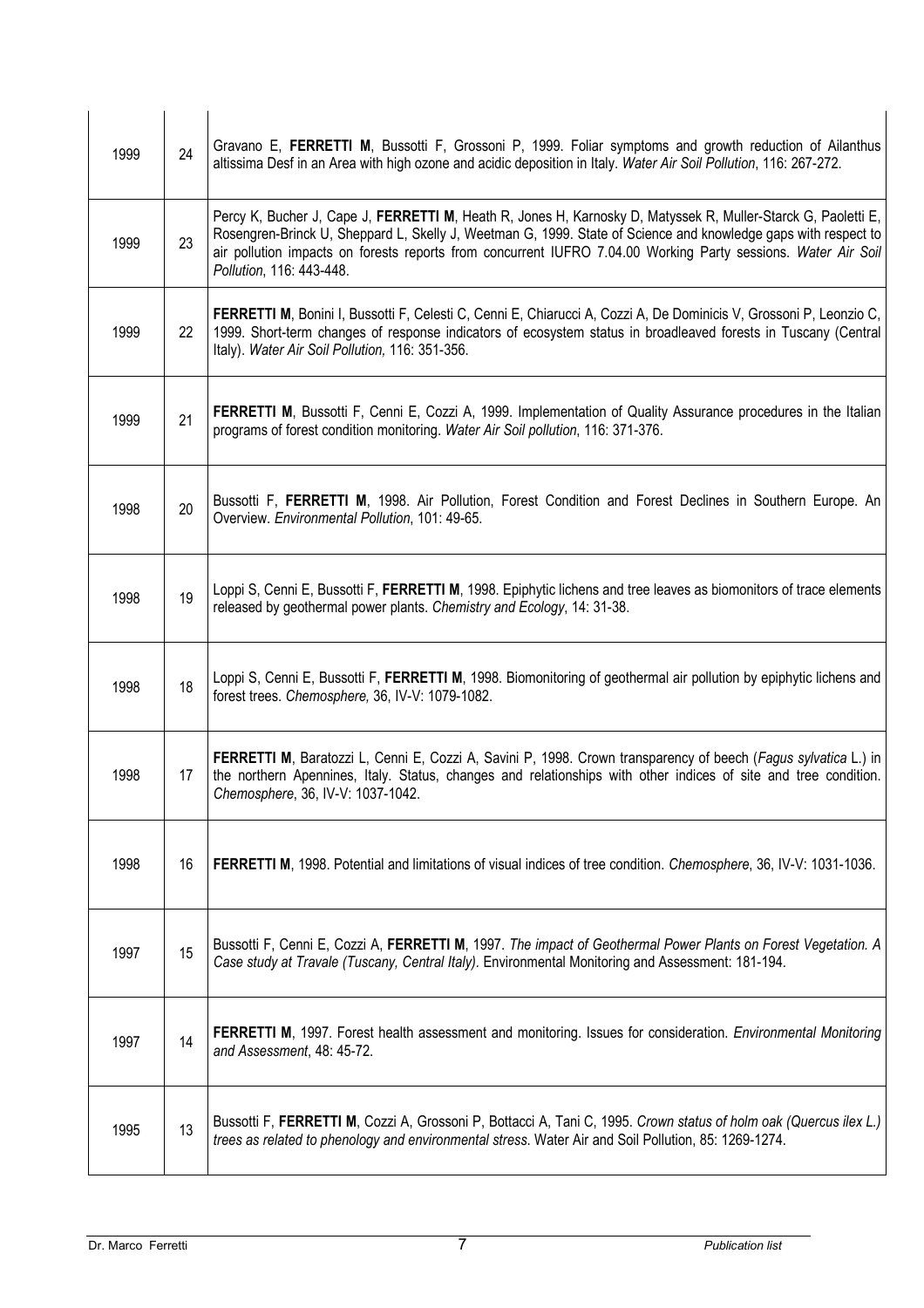| 1995 | 12              | FERRETTI M, Cenni E, Bussotti F, Batistoni P, 1995. Vehicle-Induced Pb- and Cd-Contamination of Roadside Soil<br>and Plants in Italy. Chemistry and Ecology, 11: 213-228.                                                                                              |
|------|-----------------|------------------------------------------------------------------------------------------------------------------------------------------------------------------------------------------------------------------------------------------------------------------------|
| 1994 | 11              | Bussotti F, Cenni E, Cozzi A, FERRETTI M, Brogi L, Mecci A, 1994. Forest condition in tuscany (central Italy). Field<br>surveys 1987-1991. Forestry, 68: 11-24.                                                                                                        |
| 1994 | 10 <sup>°</sup> | Bussotti F, Grossoni P, Batistoni P, FERRETTI M, Cenni E, 1994. Preliminary Studies on the plant barriers to<br>capture lead and cadmium from vehicular origin. Aerobiologia, 11: 11-18.                                                                               |
| 1993 | 9               | FERRETTI M, Bussotti F, Cozzi A, Gellini R, 1993. Holm oak (Quercus ilex L.) decline in coastal tuscany (central<br>italy): first research in a permanent plot. Ann. Bot., LI: 175-180.                                                                                |
| 1993 | 8               | Calistri I, Brogi L, Mecci A, Fratini R, Cenni E, FERRETTI M, Bussotti F, 1993. Inventory of forest damage in<br>Tuscany (1987-1990). Preliminary considerations. Landscape and Urban Planning, 24: 175-183.                                                           |
| 1993 | 7               | FERRETTI M, Udisti R, Barbolani E, 1993. Mineral nutrients and trace elements in tree rings of Pinus sp. Fresenius<br>J Anal Chem., 347: 467-470.                                                                                                                      |
| 1993 | 6               | FERRETTI M, Barbolani E, Grossoni P, Gellini R, Pantani F, 1993. Incipient Forest Decline in the Province of Trento<br>(Northern Italy). Preliminary SEM observation and consideration on inorganic components of leaves and roots.<br>Chemistry and Ecology, 8: 1-10. |
| 1992 | 5               | FERRETTI M, Udisti R, Barbolani E, 1992. A new approach to experimental data evaluation from tree ring analysis.<br>Ion-chromatographic determination of P, CI and S. Fresenius J Anal Chem, 34: 607-611.                                                              |
| 1992 | 4               | Bussotti F, Gellini R, FERRETTI M, Cenni E, Pietrini R, Sbrilli G, 1992. 1989 Monitoring of mediterranean trees<br>conditions and nutritional status in Southern Tuscany (Italy). For. Ecol and Manage, 51: 81-93.                                                     |
| 1991 | 3               | Bussotti F, FERRETTI M, Cenni E, Gellini R, Grossoni P, Clauser F, Barbolani E, 1991. New type damages to<br>mediterranean vegetation in southern sardinian forests (Italy). Eur. J. For. Path., 21: 290-300.                                                          |
| 1990 | $\overline{2}$  | FERRETTI M, Barbolani E, Bussotti F, Gellini R, 1990. Variazioni stagionali di nutrienti minerali ed elementi in<br>traccia in foglie di Fagus sylvatica L. a Vallombrosa. Giorn. Bot. Ital., 124 (5): 589-599.                                                        |
| 1986 | 1               | Barbolani E, Del Panta S, FERRETTI M, Pantani F, 1986. Survey on acid deposition in coastal areas of Tuscany.<br>Annali di Chimica, 76: 365-374.                                                                                                                       |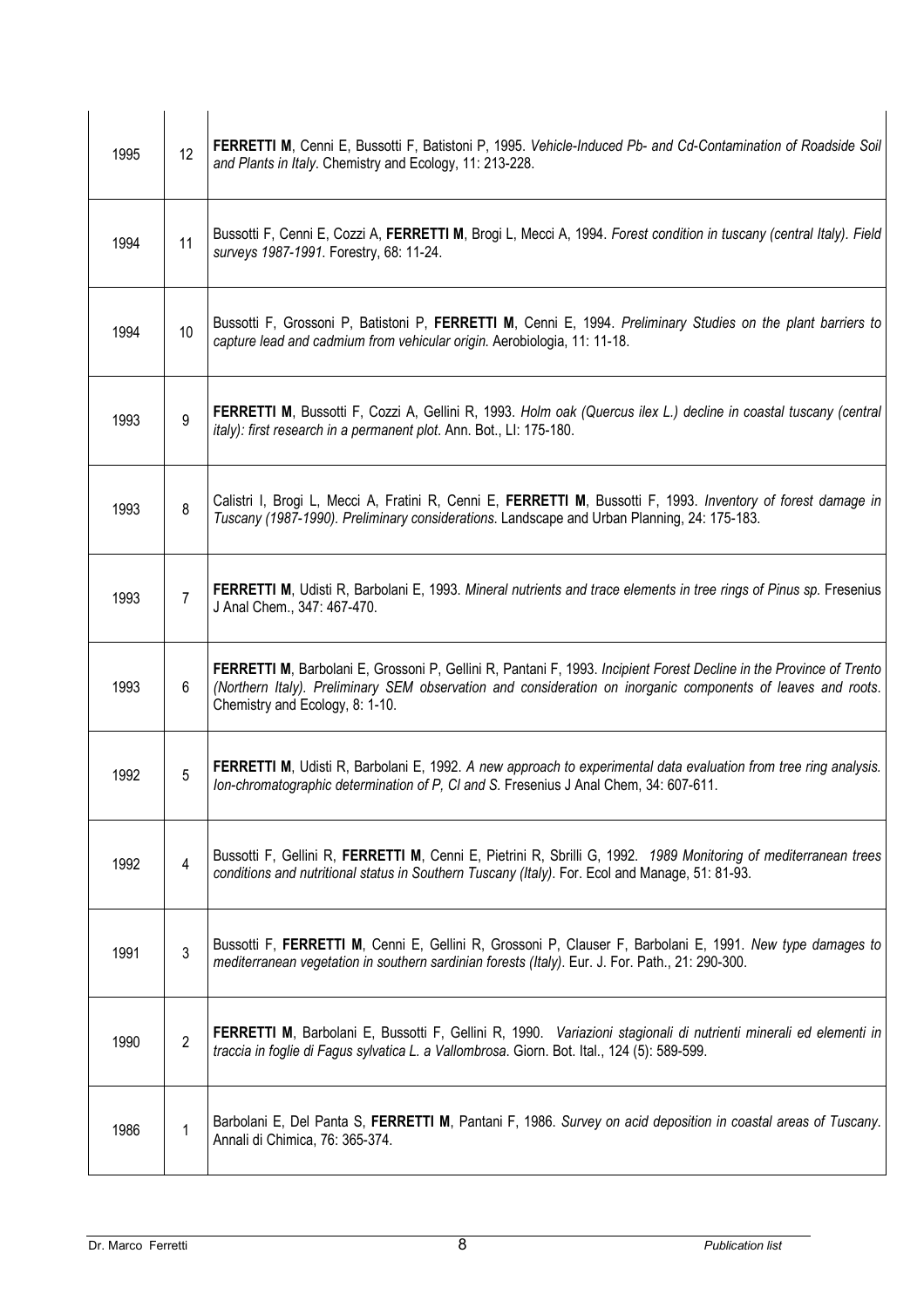| Publications on non ISI / non peer reviewed journals |       |                                                                                                                                                                                                                                                                                                                                                                                                                                                                                                        |
|------------------------------------------------------|-------|--------------------------------------------------------------------------------------------------------------------------------------------------------------------------------------------------------------------------------------------------------------------------------------------------------------------------------------------------------------------------------------------------------------------------------------------------------------------------------------------------------|
| Year                                                 | Prog. | Reference                                                                                                                                                                                                                                                                                                                                                                                                                                                                                              |
| Under<br>revision                                    |       | Rohner B., Lanz A., Cioldi F., Meile R., Ferretti M., under revision. Kronenzustand und Zuwachs in Schweizer<br>Buchenwäldern während der Trockenheit 2018. Schweizerische Zeitschrift für Forstwesen.                                                                                                                                                                                                                                                                                                 |
| 2019                                                 | 67    | Rigling, A., Etzold, S., Bebi, P., Brang, P., Ferretti, M., Forrester, D., Gartner, H., Gessler, A., Ginzler, C.,<br>Moser, B., Schaub, M., Stroheker, S., Trotsiuk, V., Walthert, L., Zweifel, R., Wohlgemuth, T., 2019. Wie viel<br>Trockenheit ertragen unsere Walder? Lehren aus extremen Trockenjahren; How much drought can our forests<br>endure? Lessons from extreme drought years. In, Forum fur Wissen 2019 - Lernen aus Extremereignissen.<br>WSL, 24 April, Davos, Switzerland. p. 39-51. |
| 2012                                                 | 66    | Gottardini E., Cristofolini F., Cristofori A., Confalonieri M, FERRETTI M. (Eds.), 2012. Ozono e foreste in<br>Trentino. Fondazone Edmund Mach, 144 ps.                                                                                                                                                                                                                                                                                                                                                |
| 2008                                                 | 65    | FERRETTI M., Bussotti F., Fabbio G., Petriccione B., 2008. Status and change of key ecosystem attributes<br>monitored at the CONECOFOR plots, 1995-2005 - Achievements, problems and perspectives. Annali C.R.A.,<br>2005-2006, 34: 115-120.                                                                                                                                                                                                                                                           |
| 2008                                                 | 64    | FERRETTI M., Calderisi M., Bussotti F., 2008. Where there significant changes in the overall condition of the<br>CONECOFOR plots overt hte 1995-2005 period? Annali C.R.A., 2005-2006, 34: 101-114.                                                                                                                                                                                                                                                                                                    |
| 2008                                                 | 63    | Bussotti F., Calderisi M., Cenni E., Cozzi A., Bettini D., FERRETTI M., 2008. Status and changes of tree<br>condition at the CONECOFOR plots, 1996-2005. Annali C.R.A., 2005-2006, 34: 21-28.                                                                                                                                                                                                                                                                                                          |
| 2008                                                 | 62    | Fabbio G., Bertini G., Calderisi M., FERRETTI M., 2008. Status and trend of tree growth and mortality rate at the<br>CONECOFOR plots, 1997-2004. Annali C.R.A., 2005-2006, 34: 11-20.                                                                                                                                                                                                                                                                                                                  |
| 2008                                                 | 61    | FERRETTI M., Bussotti F., Fabbio G., Petriccione B., (Eds.), 2008. Ecological condition of selected forest<br>ecosystems in Italy. Status and changes 1995-2005. Fourth report of the Task Force on Integrated and<br>Combined (I&C) evaluation of the CONECOFOR programme. Annali Istituto Sperimentale per la Selvicoltura,<br>Vol. 34, 2005-2006: 120 p.                                                                                                                                            |

**r**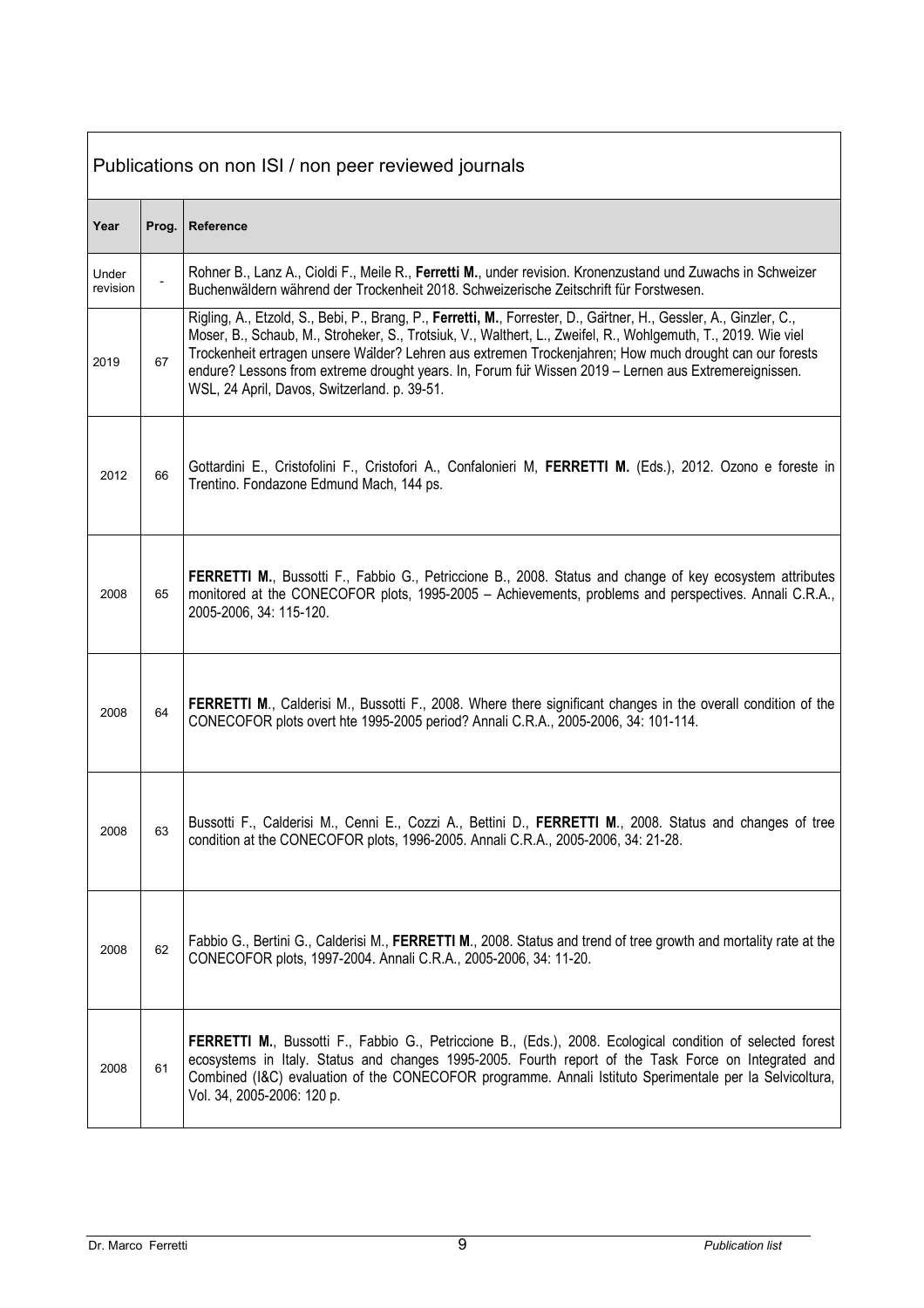| 2007 | 60 | Bussotti F, FERRETTI M., (Eds.), 2007. OzoneFlux. Measuring and modelling of Ozone Flux in Evergreen<br>Mediterranean stands of the EU Intensive Monitoring of Forests Ecosystems (Level II) - An approach at different<br>Intensity Levels. Fina report. 161 ps.                                                                                                                                                                                                                                                                                                                                                                                                           |
|------|----|-----------------------------------------------------------------------------------------------------------------------------------------------------------------------------------------------------------------------------------------------------------------------------------------------------------------------------------------------------------------------------------------------------------------------------------------------------------------------------------------------------------------------------------------------------------------------------------------------------------------------------------------------------------------------------|
| 2006 | 59 | FERRETTI M., Bussotti F., Fabbio G., Petriccione B., 2006. Biodiversity status and changes in the permanent<br>monitoring plots of the CONECOFOR programme - Achievements, problems and perspectives. Annali Istituto<br>Sperimentale per la Selvicoltura, Vol. 30, Suppl. 2 2006: 107-111.                                                                                                                                                                                                                                                                                                                                                                                 |
| 2006 | 58 | FERRETTI M., Calderisi M., Bussotti F., Campetella G., Canullo R., Costantini A., Fabbio G., Mosello R., 2006.<br>Factors influencing vascular species richness in the CONECOFOR permanent monitoring plots. Annali Istituto<br>Sperimentale per la Selvicoltura, Vol. 30, Suppl. 2 2006: 97-106.                                                                                                                                                                                                                                                                                                                                                                           |
| 2006 | 57 | FERRETTI M., Bussotti F., Campetella G., Canullo R., Chiarucci G., Fabbio G., Petriccione B., 2006.<br>Biodiversity- its assessment and importance in the Italian programme for the intensive monitoring of forest<br>ecosystems CONECOFOR. . Annali Istituto Sperimentale per la Selvicoltura, Vol. 30, Suppl. 2 2006: 3-16.                                                                                                                                                                                                                                                                                                                                               |
| 2006 | 56 | FERRETTI M., Petriccione B., Fabbio G., Bussotti F., (Eds.) 2006. Aspects of biodiversity in selected forest<br>ecosystems in Italy: status and changes over the period 1996-2003. Third report of the Task Force on Integrated<br>and Combined (I&C) evaluation of the CONECOFOR programme. Annali Istituto Sperimentale per la<br>Selvicoltura, Vol. 30, Suppl. 2 2006: 111 ps.                                                                                                                                                                                                                                                                                           |
| 2004 | 55 | FERRETTI M., Sanz M.-J., Schaub M. (Eds.), 2004. O3SWE- Ozone and the Forests of South-Western Europe.<br>Final report. 154 ps.                                                                                                                                                                                                                                                                                                                                                                                                                                                                                                                                             |
| 2003 | 54 | FERRETTI M., Bussotti F., Fabbio G., Petriccione B. 2003 Ozone levels, actual and potential effects on the<br>vegetation at the Permanent Monitoring Plots of the CONECOFOR programme in Italy - Achievements,<br>problems and perspectives. In: Ferretti M., Bussotti F., Fabbio G, Petriccione B., (Eds.), Ozone and Forest<br>Ecosystems in Italy. Second report of the Task Force on Integrated and Combined (I&C) evaluation of the<br>CONECOFOR programme. Annali Istituto Sperimentale per la Selvicoltura, Special Issue, Arezzo Anno 1999<br>Vol. 30, Suppl. 1 2003: 121-126.                                                                                      |
| 2003 | 53 | FERRETTI M., Gerosa G., Bussotti F., Fabbio G. (2003) - Ozone exposure, crown transparency and basal area<br>increment at the Permanent Monitoring Plots of the CONECOFOR programme in Italy In: Ferretti M., Bussotti<br>F., Fabbio G, Petriccione B., (Eds.), Ozone and Forest Ecosystems in Italy. Second report of the Task Force on<br>Integrated and Combined (I&C) evaluation of the CONECOFOR programme. Annali Istituto Sperimentale per la<br>Selvicoltura, Special Issue, Arezzo Anno 1999 Vol. 30, Suppl. 1 2003: 107-120.                                                                                                                                      |
| 2003 | 52 | Alianiello F., Amoriello T., Campetella G., Canullo R., Costantini A., Cozzi A., Fabbio G., Gerosa G., Manetti<br>M.C., Marchetto A., Matteucci G., Mosello R., FERRETTI M., 2003 - Factors influencing vulnerability and<br>response of vegetation to ozone at the Permanent Monitoring Plots of the CONECOFOR programme in Italy. In:<br>Ferretti M., Bussotti F., Fabbio G, Petriccione B., (Eds.), Ozone and Forest Ecosystems in Italy. Second report of<br>the Task Force on Integrated and Combined (I&C) evaluation of the CONECOFOR programme. Annali Istituto<br>Sperimentale per la Selvicoltura, Special Issue, Arezzo Anno 1999 Vol. 30, Suppl. 1 2003: 63-84. |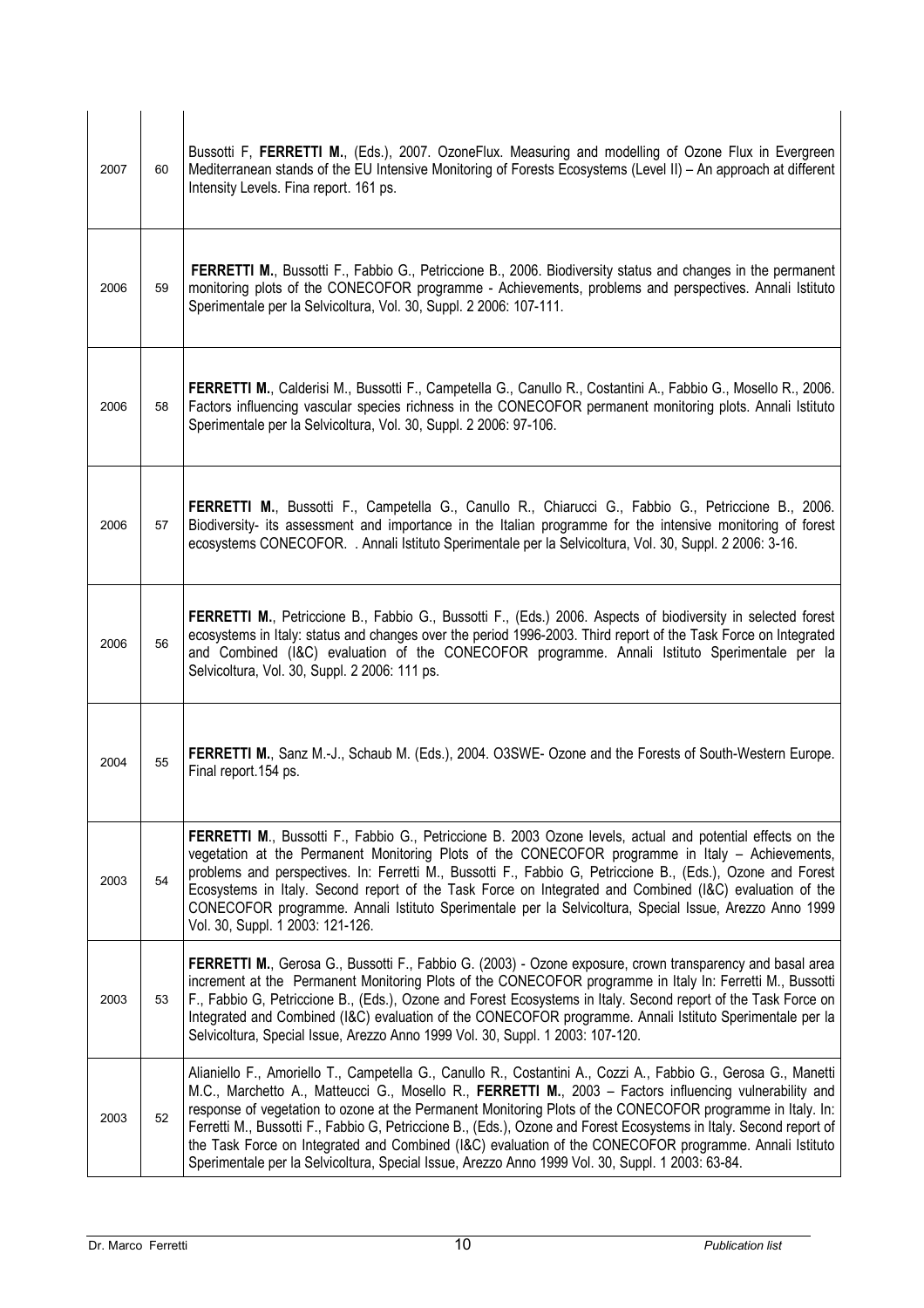| 2003 | 51 | Gerosa G., FERRETTI M., Buffoni A., Spinazzi F., 2003 - Vegetation exposure to ozone at the Permanent<br>Monitoring Plots of the CONECOFOR Programme in Italy: estimating AOT40 by means of passive samplers. In:<br>Ferretti M., Bussotti F., Fabbio G, Petriccione B., (Eds.), Ozone and Forest Ecosystems in Italy. Second report of<br>the Task Force on Integrated and Combined (I&C) evaluation of the CONECOFOR programme. Annali Istituto<br>Sperimentale per la Selvicoltura, Special Issue, Arezzo Anno 1999 Vol. 30, Suppl. 1 2003: 53-62.                                                                                                                                                                                                |
|------|----|------------------------------------------------------------------------------------------------------------------------------------------------------------------------------------------------------------------------------------------------------------------------------------------------------------------------------------------------------------------------------------------------------------------------------------------------------------------------------------------------------------------------------------------------------------------------------------------------------------------------------------------------------------------------------------------------------------------------------------------------------|
| 2003 | 50 | Amoriello T., Spinazzi F., Gerosa G., Costantini A., Buffoni A., FERRETTI M., 2003 - Relationships between<br>ozone levels and meteorological variables at the permanent monitoring plots of the CONECOFOR programme in<br>Italy. In: Ferretti M., Bussotti F., Fabbio G, Petriccione B., (Eds.), Ozone and Forest Ecosystems in Italy. Second<br>report of the Task Force on Integrated and Combined (I&C) evaluation of the CONECOFOR programme. Annali<br>Istituto Sperimentale per la Selvicoltura, Special Issue, Arezzo Anno 1999 Vol. 30, Suppl. 1 2003: 41-52.                                                                                                                                                                               |
| 2003 | 49 | FERRETTI M., Brusasca G., Buffoni A., Bussotti F., Cozzi A., Petriccione B., Pompei E., Silibello C., (2003).<br>Ozone risk in the permanent plots of the Italian intensive monitoring of forest ecosystems - An introduction. In:<br>Ferretti M., Bussotti F., Fabbio G, Petriccione B., (Eds.), Ozone and Forest Ecosystems in Italy. Second report of<br>the Task Force on Integrated and Combined (I&C) evaluation of the CONECOFOR programme. Annali Istituto<br>Sperimentale per la Selvicoltura, Special Issue, Arezzo Anno 1999 Vol. 30, Suppl. 1 2003: 3-28.                                                                                                                                                                                |
| 2003 | 48 | FERRETTI M., Bussotti F., Fabbio G., Petriccione B. (Eds.), 2003. Ozone and forest ecosystems in Italy. Second<br>report of the Task Force on Integrated and Combined (I&C) evaluation of the CONECOFOR programme. Annali<br>Istituto Sperimentale per la Selvicoltura, Special Issue, Arezzo Anno 1999 Volume 30-Suppl. 1 2003: 128 pp.                                                                                                                                                                                                                                                                                                                                                                                                             |
| 2002 | 47 | Bini G., Bonannini M., FERRETTI M (2002) - Licheni epifiti come bioindicatori nell'esperienza italiana: problemi<br>metodologici. Acqua-Aria 6: 77-82.                                                                                                                                                                                                                                                                                                                                                                                                                                                                                                                                                                                               |
| 2002 | 46 | FERRETTI M., Cozzi A., 2002. Alcuni problemi metodologici nella valutazione e quantificazione dei sintomi da<br>ozono in rilevamenti di campagna. Informatore fitopatologico, 3: 31-38.                                                                                                                                                                                                                                                                                                                                                                                                                                                                                                                                                              |
| 2000 | 45 | FERRETTI M., Alianiello F., Allavena S., Amoriello T., Amorini E., Biondi F. A., Buffoni A., Bussotti F.,<br>Campetella G., Canullo R., Costantini A., Cutini A., Fabbio G., Ferrari C., Giordano P., Magnani E., Marchetto<br>A., Matteucci G., Mazzali C., Mecella G., Mosello R., Nibbi R., Petriccione B., Pompei E., Riguzzi F., Scarascia-<br>Mugnozza G., Tita M., 2000c - The Integrated and Combined (I&C) Evaluation System - Achievements,<br>Problems and Perspectives In: Ferretti M. (eds.), "Integrated and Combined (I&C) evaluation of intensive<br>monitoring of forest ecosystems in Italy - Concepts, Methods and First Results" Annali dell'Istituto Sperimentale<br>per la Selvicoltura, Special Issue, anno 1999, 3: 151-156. |
| 2000 | 44 | FERRETTI M., Nibbi R., 2000 - Procedures to Check Availability, Quality and Reliability of Data Collected at the<br>CONECOFOR Permanent Monitoring Plots. In: Ferretti M. (eds.), "Integrated and Combined (I&C) evaluation of<br>intensive monitoring of forest ecosystems in Italy - Concepts, Methods and First Results" Annali dell'Istituto<br>Sperimentale per la Selvicoltura, Special Issue, anno 1999, 3: 41-57.                                                                                                                                                                                                                                                                                                                            |
| 2000 | 43 | FERRETTI M., 2000 - Spatial and temporal aggregation of the CONECOFOR data for the Integrated and<br>Combined (I&C) analyses. In: Ferretti M. (ed.), "Integrated and Combined (I&C) evaluation of intensive<br>monitoring of forest ecosystems in Italy - Concepts, Methods and First Results" Annali dell'Istituto Sperimentale<br>per la Selvicoltura, Special Issue, anno 1999, 3: 59-66.                                                                                                                                                                                                                                                                                                                                                         |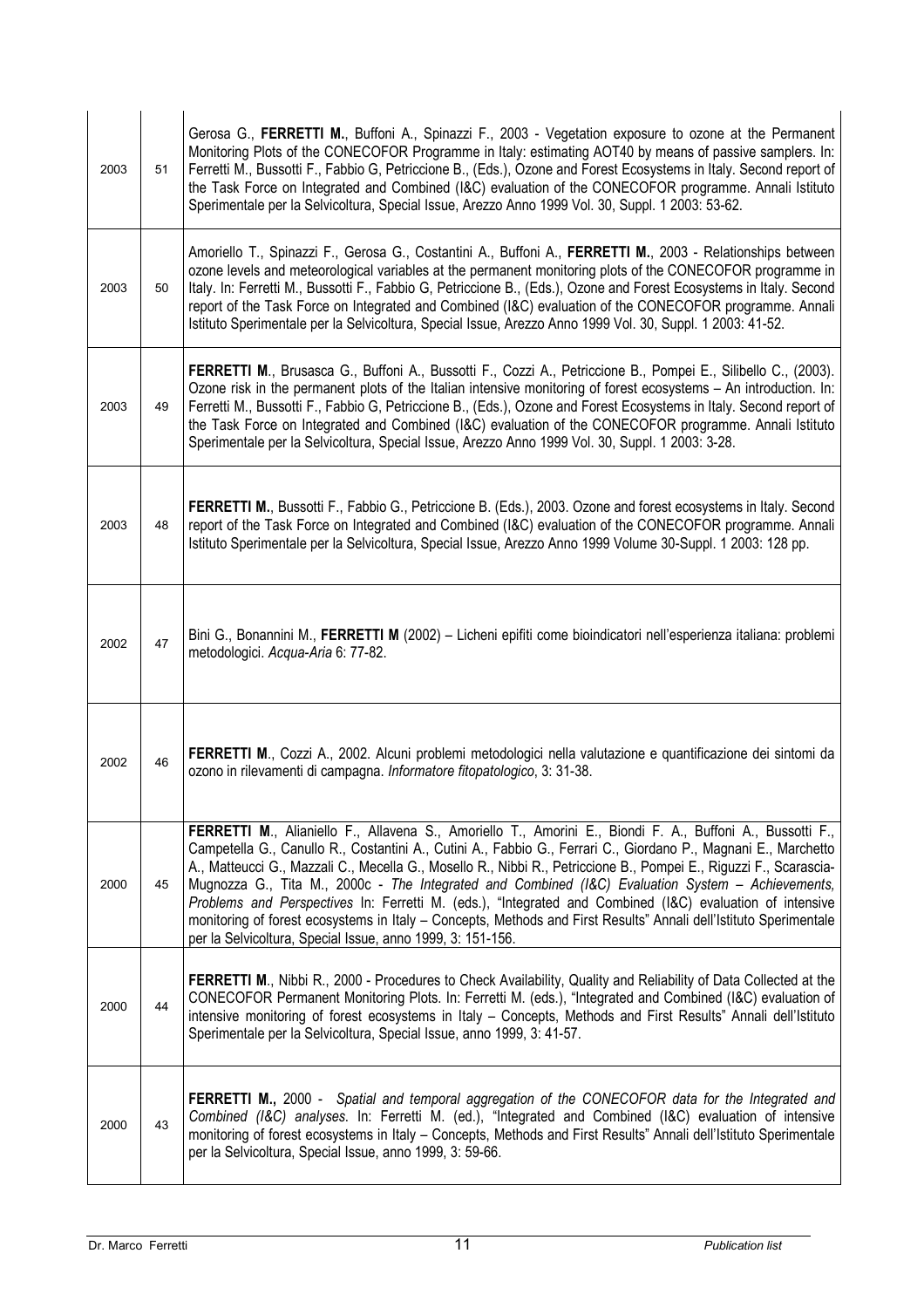| 2000 | 42 | FERRETTI M., 2000 - An introduction to the integrated and combined evaluation (I&C) evaluation system<br>designed for the intensive monitoring of forest ecosystems in Italy. In: Ferretti M. (eds.), "Integrated and<br>Combined (I&C) evaluation of intensive monitoring of forest ecosystems in Italy - Concepts, Methods and First<br>Results" Annali dell'Istituto Sperimentale per la Selvicoltura, Special Issue, anno 1999, 3: 7-16. |
|------|----|----------------------------------------------------------------------------------------------------------------------------------------------------------------------------------------------------------------------------------------------------------------------------------------------------------------------------------------------------------------------------------------------------------------------------------------------|
| 2000 | 41 | <b>FERRETTI M., Giordano P., Mazzali C., 2000 - Methods of analysis of the I&amp;C evaluation system. In: Ferretti M.</b><br>(ed.), "Integrated and Combined (I&C) evaluation of intensive monitoring of forest ecosystems in Italy -<br>Concepts, Methods and First Results", Annali dell'Istituto Sperimentale per la Selvicoltura, Special Issue, anno<br>1999, 3: 33-42.                                                                 |
| 2000 | 40 | FERRETTI M. (ed.), 2000. "Integrated and Combined (I&C) evaluation of intensive monitoring of forest<br>ecosystems in Italy - Concepts, Methods and First Results" Annali dell'Istituto Sperimentale per la Selvicoltura,<br>Special Issue, anno 1999, 3: 156 pp.                                                                                                                                                                            |
| 2000 | 39 | Bussotti F., FERRETTI M., Giordano P., Mazzali C., 2000. A synthetic index to estimate tree condition in the<br>Permanent Monitoring Plots of the CONECOFOR program. In: Ferretti M. (ed.), "Integrated and Combined (I&C)<br>evaluation of intensive monitoring of forest ecosystems in Italy - Concepts, Methods and First Results" Annali<br>dell'Istituto Sperimentale per la Selvicoltura, Special Issue, anno 1999, 3: 67-72.          |
| 2000 | 38 | FERRETTI M., Caldini G., Galanti E., Grechi D., Lazzaroni F., Mazzali C., Sarti C., 2000. Il Sistema permanento<br>integrato per il monitoraggio della qualità dell'aria nella provincia di Firenze. Concetti, metodi e risultati della<br>campagna 2000. Provincia di Firenze, settore ambiente: 27 pp.                                                                                                                                     |
| 2000 | 37 | Cozzi A., FERRETTI M., Innes J.L., 2000. Sintomi fogliari attribuibili ad ozono sulla vegetazione spontanea in<br>Valtellina. Monti e Boschi, 3-4: 42-49.                                                                                                                                                                                                                                                                                    |
| 1999 | 36 | FERRETTI M., Grohmann F., Savini P., 1999. Le foreste? Da TRASFORmare. Umbria agricoltura, 8: 57-60.                                                                                                                                                                                                                                                                                                                                         |
| 1999 | 35 | FERRETTI M., Lorenzini G., 1999. Ozono troposferico e suoi effetti su colture agrarie in Italia. In: Cherubini P.,<br>Moretti G. (eds.), L'ozono nel bosco ticinese. Birmensdorf, Bellinzona; Istituto federale di ricerca per la foreste la<br>neve ed il paesaggio (WSL); sezione forestale, Dipartimento del territorio, Cantone Ticino: 16.                                                                                              |
| 1999 | 34 | Bussotti F., Cenni E., Cozzi A, FERRETTI M., 1999. Valutazione dello stato delle chiome degli alberi. In:<br>Allavena S., Isopi R., Pompei E., Petriccione B., Programma Nazionale Integrato per il Controllo degli Ecosistemi<br>Forestali, MIPA, Direz. Gen. Risorse Forestali, Montane ed Idriche, CFS, Primo Rapporto: 116-120.                                                                                                          |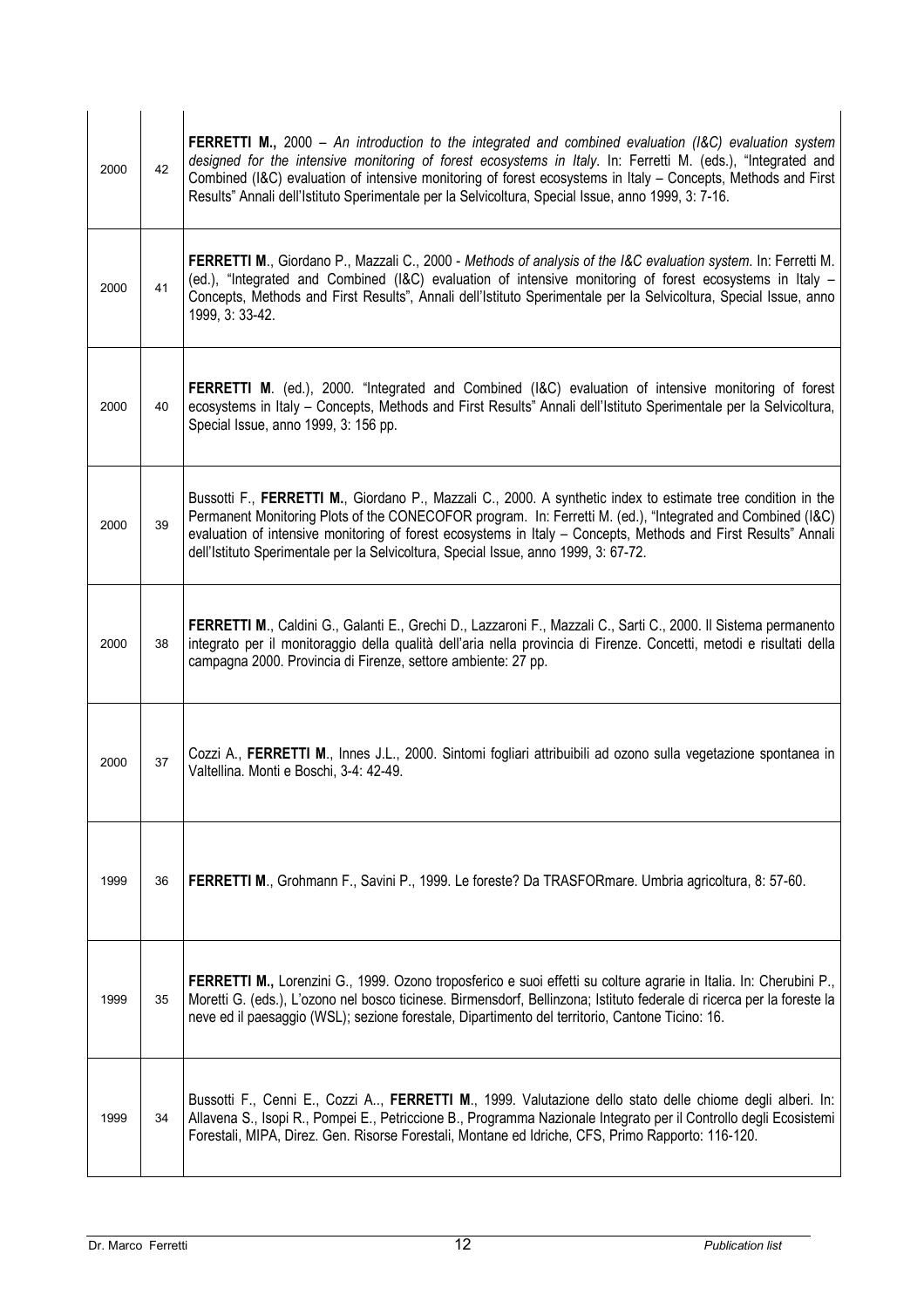| 1999 | 33 | FERRETTI M. 1999. Monitoraggio degli effetti degli inquinanti atmosferici sugli ecosistemi forestali. Principi,<br>approcci, metodi e stato in Italia. In: Paoletti E. (a cura di), Effetti dell'inquinamento sugli ecosistemi forestali:<br>stato dell'arte della ricerca. Linea Ecologica, 2: 55-59. |
|------|----|--------------------------------------------------------------------------------------------------------------------------------------------------------------------------------------------------------------------------------------------------------------------------------------------------------|
| 1998 | 32 | M. FERRETTI, P. Cherubini, 1998. Il monitoraggio di lungo periodo per conoscere e gestire gli ecosistemi<br>forestali. Sherwood, 37: 23-28.                                                                                                                                                            |
| 1997 | 31 | Tesi, E. Cenni, M. FERRETTI, 1997. Normalizzazione dei dati di trasparenza della chioma per l'analisi statistica<br>dei risultati dei rilevamenti delle condizioni degli alberi. Monti e Boschi, 3: 54-58.                                                                                             |
| 1996 | 30 | M. FERRETTI, 1996. Ad-Hoc Working Group of Mediterranean Experts. In: Vel E. (ed.), Protection of Forests in<br>the European Union against Atmospheric Pollution 1987-1996, Green Europe, 2/96, published by the European<br>Commission: p. 17.                                                        |
| 1996 | 29 | M. FERRETTI, L. Brogi, F. Bussotti, V. De Dominicis, 1996 - Il programma MONITO, MONitoraggio Intensivo<br>delle foreste Toscane. Concetti, metodi e struttura operativa. Monti e Boschi, 3, 11-21.                                                                                                    |
| 1996 | 28 | M. FERRETTI, L. Brogi, 1996 - Programma di monitoraggio intensivo dei danni da inquinamento atmosferico alle<br>foreste. In Calzolai R., Vigni R. (a cura di): Lo Stato dell'Ambiente in Toscana, Atti della 1° Conferenza<br>Regionale sullo Stato dell'Ambiente, Firenze 23-25 Novembre 1995: 49-52. |
| 1995 | 27 | I. Calistri, L. Brogi, A. Mecci, V. De Dominicis, A. Chiarucci, F. Bussotti, P. Grossoni, M. FERRETTI, E. Cenni, A.<br>Cozzi, 1995 - Programma MONITO, MONitoraggio Intensivo delle foreste Toscane. Breve descrizione. Regione<br>Toscana - Giunta Regionale: 10 pp.                                  |
| 1995 | 26 | M. FERRETTI, F. Bussotti, A. Cozzi, E. Cenni, 1995 - Forest Decline and Environmental Pollution in Italy - A<br>Critical Reassessment. Agricoltura Mediterranea, Special Volume: 248-265.                                                                                                              |
| 1994 | 25 | M.FERRETTI, 1994 - La valutazione dello stato dei boschi come esperienza integrata di monitoraggio<br>ambientale. In: D. Gasparo e L. Zappa, Proceed. of the Seminary: Organismi come Bioindicatori Ambientali,<br>Trieste, Italy, November 4, 1994: 133-157.                                          |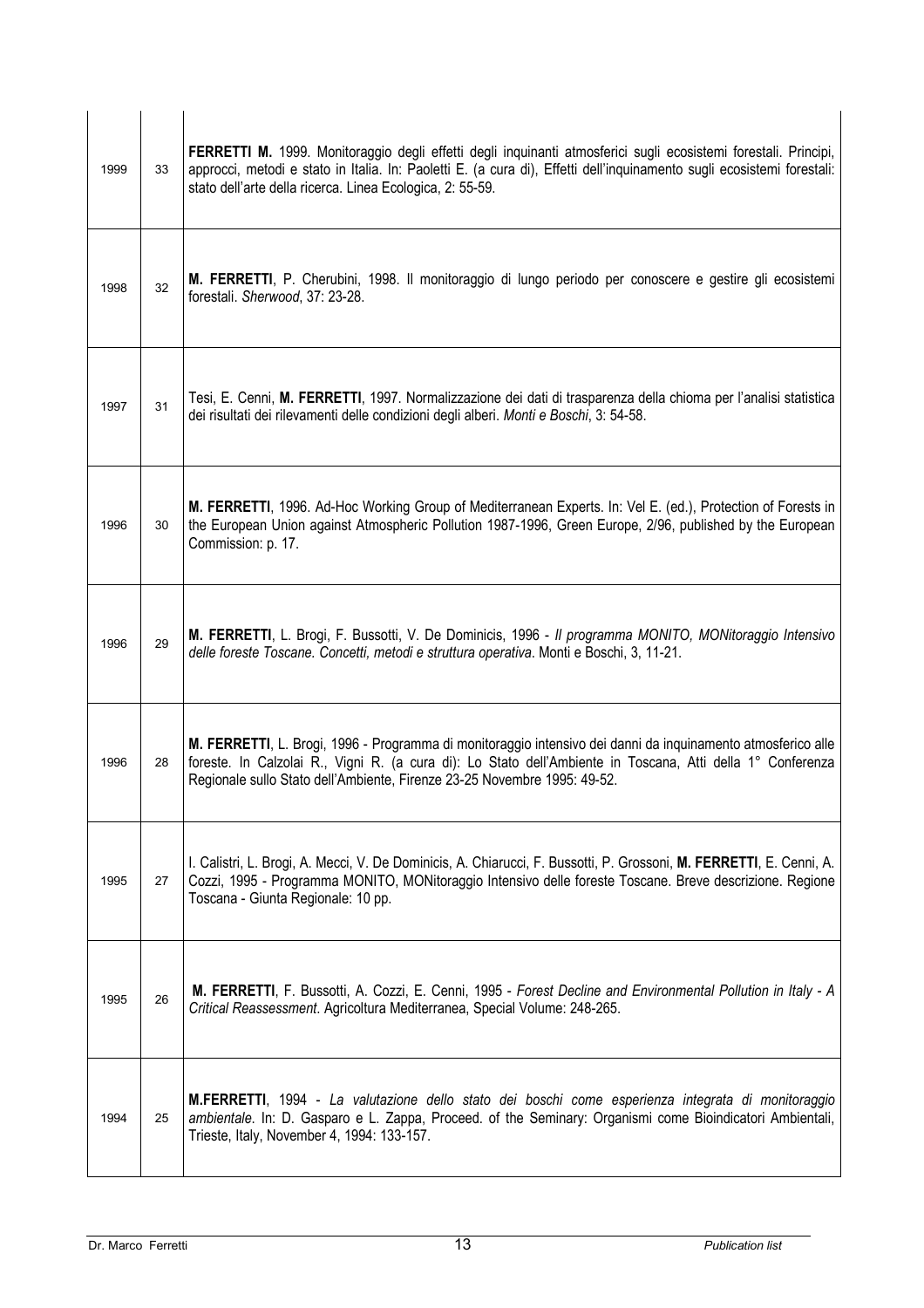| 1994 | 24 | M. FERRETTI, E. Cenni, A. Cozzi, 1994 - Indagini sulle condizioni dei boschi. Coerenza e confrontabilità dei dati<br>sulla trasparenza delle chiome in Italia. Monti e Boschi, 2, 5-13.                                                                                                                                                                                         |
|------|----|---------------------------------------------------------------------------------------------------------------------------------------------------------------------------------------------------------------------------------------------------------------------------------------------------------------------------------------------------------------------------------|
| 1993 | 23 | Bellandi, E. Cenni, R. Gellini, M. FERRETTI, F. Pantani, M. Veneziani, 1993 - Chimismo delle precipitazioni in<br>una foresta periurbana dell'area fiorentina. Acqua-Aria, 10: 1095-1100.                                                                                                                                                                                       |
| 1993 | 22 | Cenni E., Bussotti F., Cozzi A., Di Girolamo F., FERRETTI M., Tagliaferri A., 1993 - Pflanzenschutz der walder<br>des Landesforstes (Ergebnisse 1992 - Vergleich: Studie 1990). Proceedings Symposium "Stoffeintrage aus der<br>Atmosphare und Waldbodenbelastung in den Landern von AGRE-ALP und ALPEN-ADRIA, 27-29 April 1993<br>Berchtesgaden. GSF - Bericht 39/93: 465-472. |
| 1993 | 21 | E. Cenni, F. Bussotti, M. FERRETTI, P. Grossoni, 1993 - Variations in mineral nutrients and trace elements in<br>Pinus nigra Arn. A three-year monitoring programme in a periurban forest in Tuscany (Central Italy). Presentato<br>come comunicazione orale a CEC/IUFRO Symposium on NUTRIENT UPTAKE AND CYCLING IN FOREST<br>ECOSYSTEM, Halmstad, Sweden, 7-10 Giugno 1993.   |
| 1992 | 20 | Cenni, F. Bussotti, A. Cozzi, F. Di Girolamo, M. FERRETTI, A. Tagliaferri, 1992 - Danni forestali nel Demanio<br>regionale della Lombardia - 1990. Monti e Boschi (3): 37-42.                                                                                                                                                                                                   |
| 1992 | 19 | M. FERRETTI, E. Cenni, B. Pisani, F. Righini, D. Gambicorti, P. De Santis, F. Bussotti, 1992 - Biomonitoraggio<br>di inquinanti atmosferici: una esperienza integrata nella Toscana costiera. Acqua-Aria, 8: 747-758.                                                                                                                                                           |
| 1992 | 18 | M. FERRETTI, Sbrilli G., Bussotti F., Cenni E., 1992 - La vegetazione forestale come indicatore della qualità<br>dell'aria: distribuzione dei danni forestali di nuovo tipo nell'area 25 Val di Cornia. Atti Convegno: ARIA: Il servizio<br>sanitario nazionale e la salubrità dell'aria. Piombino, 6.3.1992.                                                                   |
| 1992 | 17 | M. FERRETTI, E. Cenni, P. Batistoni, F. Bussotti, 1992 - Biorilevamento di inquinanti indotti dal traffico<br>veicolare in ambiente autostradale. Risultati di una esperienza su scala nazionale. Autostrade, 1: 100-119.                                                                                                                                                       |
| 1991 | 16 | P. Grossoni, A. Bottacci, F. Bussotti, M. FERRETTI, E. Cenni, R. Gellini, G. Manca, 1991 - Monitoraggio degli<br>effetti dell' inquinamento atmosferico sulla foresta di Pixinamanna (Sardegna meridionale). Congresso:<br>Monitorare l' ambiente Agrario e Forestale., Porto Conte (SS) 4-6/6/1991.                                                                            |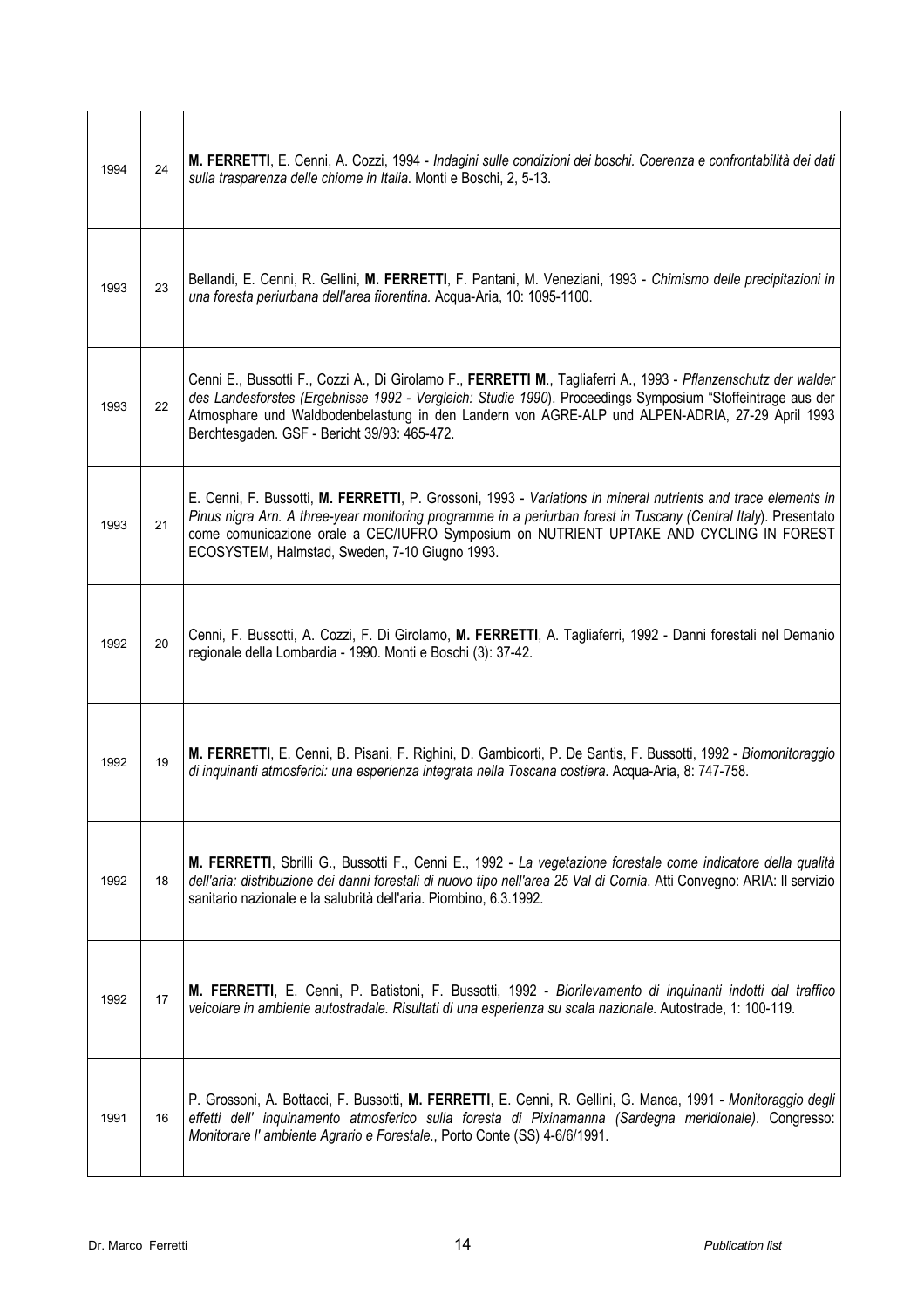| 1991 | 15             | F. Clauser, F. Bussotti, E. Cenni, M. FERRETTI, P. Grossoni, 1991 - Indagini sui danni forestali di nuovo tipo in<br>Sardegna. Congresso: Monitorare l'ambiente Agrario e Forestale. Porto Conte (SS) 4-6/6/1991.                                                                                                             |
|------|----------------|-------------------------------------------------------------------------------------------------------------------------------------------------------------------------------------------------------------------------------------------------------------------------------------------------------------------------------|
| 1991 | 14             | F. Bussotti, E. Cenni, M. FERRETTI, Brogi L., Mecci A., 1991 - Danni forestali nei boschi della Toscana:<br>Rapporto 1990. Parte seconda: sintomatologia e comportamento di singole specie. Linea Ecologica, 3 (XXIII):<br>42-46.                                                                                             |
| 1991 | 13             | F. Bussotti, E. Cenni, M. FERRETTI, L. Brogi, A. Mecci, 1991 - Danni forestali nei boschi della Toscana:<br>Rapporto 1990. Parte prima: Risultati complessivi e suddivisi per aree omogenee; confronto con le indagini<br>precedenti. Linea Ecologica, 2 (XXIII): 31-36.                                                      |
| 1990 | 12             | F. Bussotti, M. FERRETTI, E. Cenni, P. Batistoni, 1990 - Biorilevamento di alcuni inquinanti in aree prossimali<br>all'asse autostradale mediante l'accumulo nella vegetazione spontanea e nel suolo. Primi risultati. Atti Conv.:<br>Inquinamento atmosferico. Tutela della qualità dell'aria. Milano 12-13/3/1990: 433-444. |
| 1990 | 11             | M. FERRETTI, F. Bussotti, E. Cenni, P. Batistoni, 1990 - Biorilevamento dell'azione di inquinanti atmosferici per<br>mezzo della vegetazione forestale. Atti Conv.: La qualità dell' aria nel territorio di Livorno-Collesalvetti. Livorno,<br>2/2/90.                                                                        |
| 1990 | 10             | E.Cenni, M. FERRETTI, M. Sargentini, 1990 - L'Arno: inquinamento alla foce. In: Progetto Arno d'Argento.<br>Comune di Firenze; Consorzio per l'organizzazione delle risorse idriche. Scheda 18.                                                                                                                               |
| 1990 | 9              | E. Cenni, M. FERRETTI, F. Bussotti, 1990 - Indagini epidemiologiche sui danni di nuovo tipo nei boschi<br>mediterranei. Impiego per il monitoraggio ambientale. Inquinamento, 10 (XXXII): 8-16.                                                                                                                               |
| 1990 | 8              | M. FERRETTI, E. Barbolani, F. Bussotti, R. Gellini, 1990 - Variazioni stagionali di nutrienti minerali ed elementi<br>in traccia in foglie di Fagus sylvatica L. a Vallombrosa. Giorn. Bot. Ital., 124 (5): 589-599.                                                                                                          |
| 1989 | $\overline{7}$ | Batistoni, P. Grossoni, F. Bussotti, E. Cenni, M. FERRETTI, 1989 - Biorilevamento degli inquinanti atmosferici.<br>Autostrade, 4: 14-25.                                                                                                                                                                                      |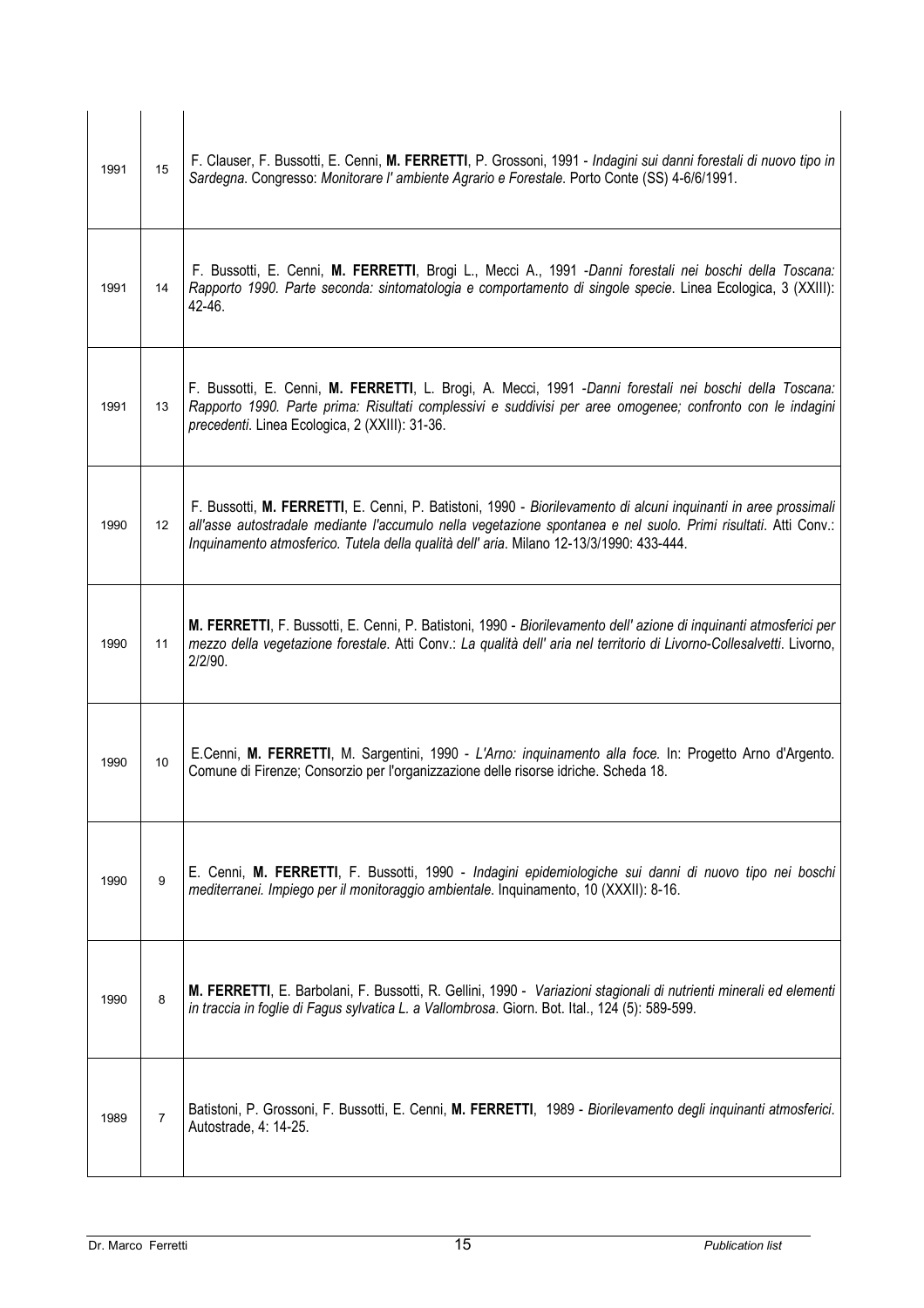| 1989 | 6              | F. Bussotti, M. FERRETTI, E. Cenni, A. Bottacci, 1989 - Riposo per i boschi e più alberi in città. La Nuova<br>Ecologia, 62 (X): 48.                                                                                   |
|------|----------------|------------------------------------------------------------------------------------------------------------------------------------------------------------------------------------------------------------------------|
| 1988 | 5              | M. FERRETTI, F. Bussotti, E. Cenni, 1988 - L' inquinamento ambientale come fattore contribuente al<br>deperimento dei boschi nell' area costiera Toscana. Quaderni Museo Storia Naturale Livorno, 9: 25-44.            |
| 1988 | $\overline{4}$ | P. Grossoni, F. Bussotti, C. Rinallo, S. Schiff, E. Cenni, L. Bellani, G. Bernabei, R. Gellini, M. FERRETTI, 1988 -<br>Piogge acide e declino del bosco in Italia centrale. Giorn. Bot. Ital., 122 (1-2) supp.1 :230.  |
| 1988 | 3              | Gellini, A. Bottacci, L. Brogi, F. Bussotti, E. Cenni, F. Clauser, M. FERRETTI, P. Grossoni, S. Schiff, R.<br>Venanzoni, 1988 - Stato della ricerca sul deperimento della foresta in Italia. Monti e Boschi, 4: 13-19. |
| 1988 | $\overline{2}$ | Bussotti, A. Bottacci, E. Cenni, S. Schiff, M. FERRETTI, P. Grossoni, 1988 - Inquinamento atmosferico e danni<br>forestali di nuovo tipo. A che punto siamo in Italia. Acer, 2: 36-39.                                 |
| 1987 | $\mathbf{1}$   | Bussotti, E. Cenni, M. FERRETTI, 1987 - Cosi' muore il bosco. Demetra, 6: 4-7.                                                                                                                                         |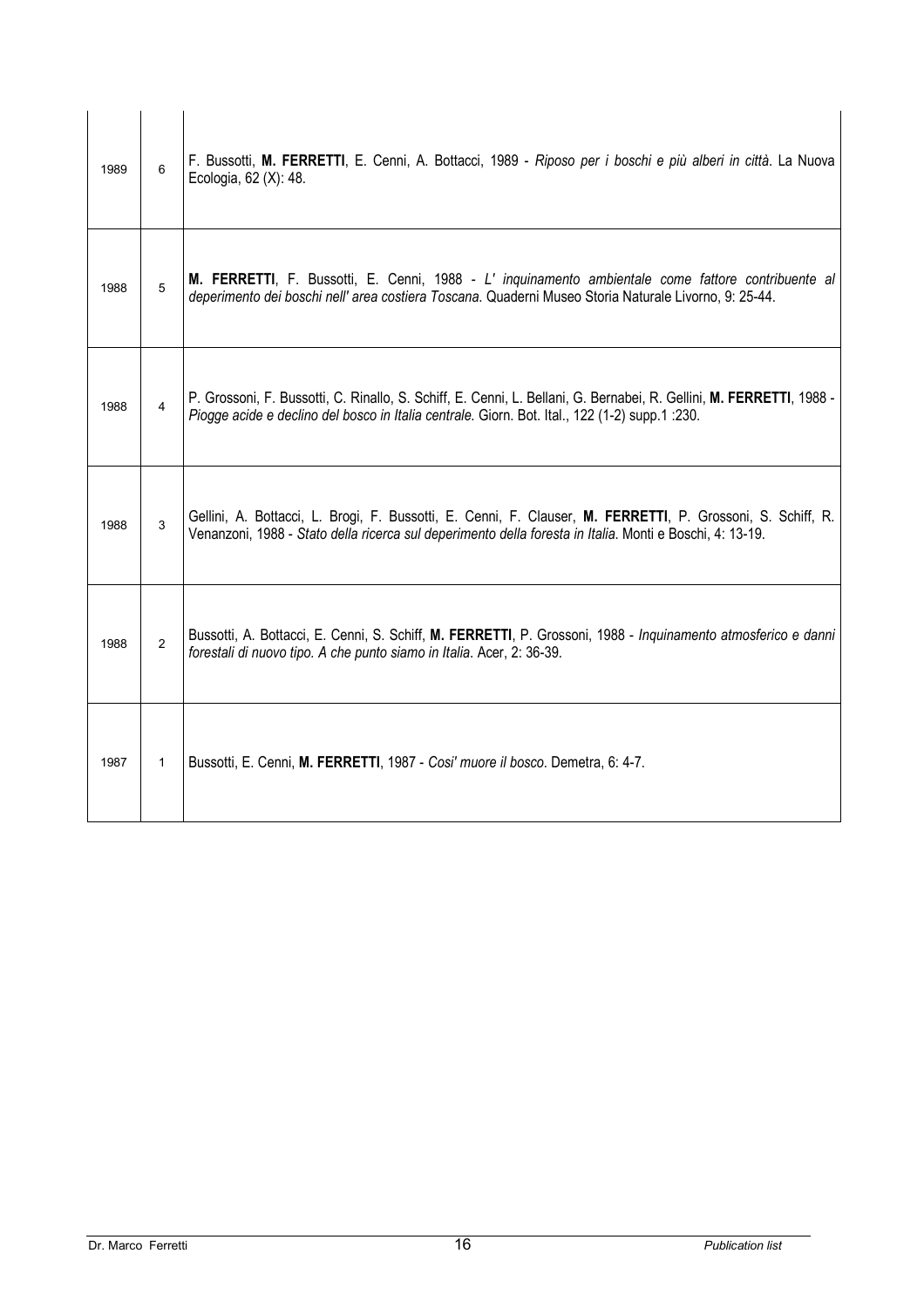| Books and book chapters |       |                                                                                                                                                                                                                                                                                                                                                                          |  |
|-------------------------|-------|--------------------------------------------------------------------------------------------------------------------------------------------------------------------------------------------------------------------------------------------------------------------------------------------------------------------------------------------------------------------------|--|
| Year                    | Prog. | Reference                                                                                                                                                                                                                                                                                                                                                                |  |
| 2016                    | 67    | Sanders TGM, Michel AK, FERRETTI M. (2016). 30 years of monitoring the effects of long-range<br>transboundary air pollution on forests in Europe and beyond. UNECE/ICP Forests, Eberswalde, 67 p.                                                                                                                                                                        |  |
| 2015                    | 66    | FERRETTI M., Sanders T., Michel A et al. (2015). The impact of nitrogen deposition and ozone on the<br>sustainability of European Forests. ICP Forests 2014 Executive Report, 28 ps.                                                                                                                                                                                     |  |
| 2015                    | 65    | FERRETTI M., Fisher U., Hansen K. et al. Criterion 2: Maintenance of Forest Ecosystem Health and<br>Vitality. n book: State of Europe's Forests, Chapter: 2, Publisher: Ministerial Conference on the Protection<br>of Forests in Europe, pp.19.                                                                                                                         |  |
| 2013                    | 64    | FERRETTI M., Fischer R., editors, 2013. Forest Monitoring, Vol 12, DENS, UK: Elsevier, 2013, 507 ps.                                                                                                                                                                                                                                                                     |  |
| 2013                    | 63    | FERRETTI M., Fischer R., Moffat J., 2013. Terrestrial Methods in Forest Monitoring: Toward the Next<br>Generation?. In Marco Ferretti, Richard Fischer, editors: Forest Monitoring, Vol 12, DENS, UK: Elsevier,<br>2013, pp. 481-496.                                                                                                                                    |  |
| 2013                    | 62    | FERRETTI M., 2013. Concepts and Design Principles Adopted in the International Cooperative Program<br>on the Assessment and Monitoring of Air Pollution Effects on Forests (ICP Forests). In Marco Ferretti,<br>Richard Fischer, editors: Forest Monitoring, Vol 12, DENS, UK: Elsevier, 2013, pp. 91-104.                                                               |  |
| 2013                    | 61    | FERRETTI M., 2013. A Quality Assurance Framework for Designing Forest Monitoring Programs. In<br>Marco Ferretti, Richard Fischer, editors: Forest Monitoring, Vol 12, DENS, UK: Elsevier, 2013, pp. 75-90.                                                                                                                                                               |  |
| 2013                    | 60    | FERRETTI M., König N., 2013. Quality Assurance in International Forest Monitoring in Europe. In Marco<br>Ferretti, Richard Fischer, editors: Forest Monitoring, Vol 12, DENS, UK: Elsevier, 2013, pp. 385-396.                                                                                                                                                           |  |
| 2013                    | 59    | Travaglini D., Chirici G., Bottalico F., FERRETTI M., Corona P., Barbati A., Fattorini F., Large-Scale Pan-<br>European Forest Monitoring Network: A Statistical Perspective for Designing and Combining Country<br>Estimates. Example for Defoliation In Marco Ferretti, Richard Fischer, editors: Forest Monitoring, Vol 12,<br>DENS, UK: Elsevier, 2013, pp. 105-136. |  |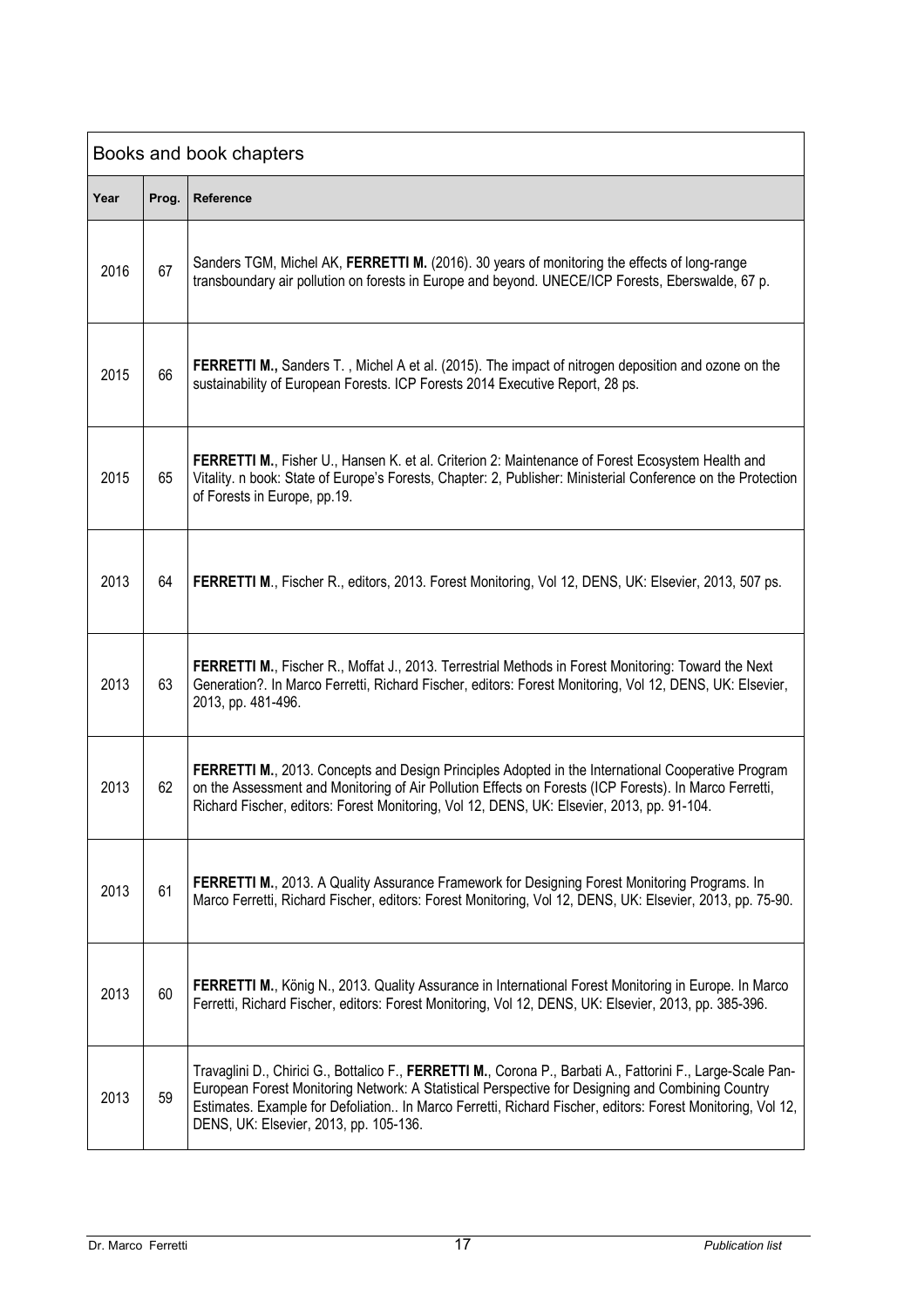| 2013 | 58 | FERRETTI M., Beuker G., Calatayud V., Canullo R., Dobbertin M., Eichhorn J., Neumann M., Roskams<br>P., Schaub M., 2013. Data Quality in Field Surveys: Methods and Results for Tree Condition, Phenology,<br>Growth, Plant Diversity and Foliar Injury due to Ozone. In Marco Ferretti, Richard Fischer, editors: Forest<br>Monitoring, Vol 12, DENS, UK: Elsevier, 2013, pp. 397-414.                                                             |
|------|----|-----------------------------------------------------------------------------------------------------------------------------------------------------------------------------------------------------------------------------------------------------------------------------------------------------------------------------------------------------------------------------------------------------------------------------------------------------|
| 2013 | 57 | FERRETTI M., 2013. Forest Monitoring: An Introduction. In Marco Ferretti, Richard Fischer, editors:<br>Forest Monitoring, Vol 12, DENS, UK: Elsevier, 2013, pp. 1-18.                                                                                                                                                                                                                                                                               |
| 2009 | 56 | Miranda A. I., Marchi E., FERRETTI M., Millan M., Forest Fires and Air Quality Issues in Southern<br>Europe. Development in Environment, Elsevier.                                                                                                                                                                                                                                                                                                  |
| 2008 | 55 | FERRETTI M., König N., 2008. Overall Quality Assurance programs are neded to ensure the efficient use<br>of resources. In: Forest Ecosystems in a Changing Environment: Identifying Future Monitoring and<br>Research Needs, Report and Recommendation COST Strategic Workshop, 11-13 March Istanbul, Turkey:<br>24-25.                                                                                                                             |
| 2005 | 54 | FERRETTI M., Bastrup-Birk A., Bytnerowicz A., Percy K., 2005. Perspectives on assessing and<br>monitoring the effects of air pollution and global change on forests - more and re-oriented science is<br>needed. In: Innes J., Edwards I. K., Wilford D. J. (Eds.), Forests in the balance: linking tradition and<br>technology. XXII IUFRO World Congress, 8-13 August 2005, Brisbane, Australia, The International<br>Forestry Review, 7 (5): 88. |
| 2004 | 53 | Brunialti G., Giordani P., FERRETTI M. (2004). Discriminating between the good and the bad: quality<br>assurance is central in biomonitoring studies. In: Wiersma B. (2004), Environmental Monitoring, CRC<br>press LLC: 443-464.                                                                                                                                                                                                                   |
| 2003 | 52 | FERRETTI M., Frattegiani M., Grohmann F., Savini P. (2003). Il progetto TraSFoRM: sintesi dei risultati.<br>In: Ferretti M., Frattegiani M., Grohmann F., Savini P. (2003). Il progetto TRASFORM. Interventi<br>selvicolturali ed indicatori ambientali, Regione dell'Umbria: 93-95.                                                                                                                                                                |
| 2003 | 51 | Cozzi A., Maccherini S., FERRETTI M. (2003). Sintomi fogliari attribuibili ad ozono nel sito sperimentale<br>TraSFoRM (Umbria) nel periodo 1999-2002 - Sintesi. In: Ferretti M., Frattegiani M., Grohmann F., Savini<br>P. (2003). Il progetto TRASFORM. Interventi selvicolturali ed indicatori ambientali, Regione dell'Umbria:<br>87-92.                                                                                                         |
| 2003 | 50 | FERRETTI M., Grohmann F., Frattegiani M., Savini P. (2003). Effetti dei trattamenti su stato e tendenze a<br>breve termine delle aree sperimentali: una sintesi delle principali evidenze. In: Ferretti M., Frattegiani M.,<br>Grohmann F., Savini P. (2003). Il progetto TRASFORM. Interventi selvicolturali ed indicatori ambientali,<br>Regione dell'Umbria: 79-86.                                                                              |
| 2003 | 49 | FERRETTI M., Maccherini S., Savini P. (2003). Principali valutazioni sulla trasparenza delle chiome degli<br>alberi in querceti decidui dell'Umbria sottoposti a diverso trattamento colturale. In: Ferretti M., Frattegiani<br>M., Grohmann F., Savini P. (2003). Il progetto TRASFORM. Interventi selvicolturali ed indicatori<br>ambientali, Regione dell'Umbria: 53-58.                                                                         |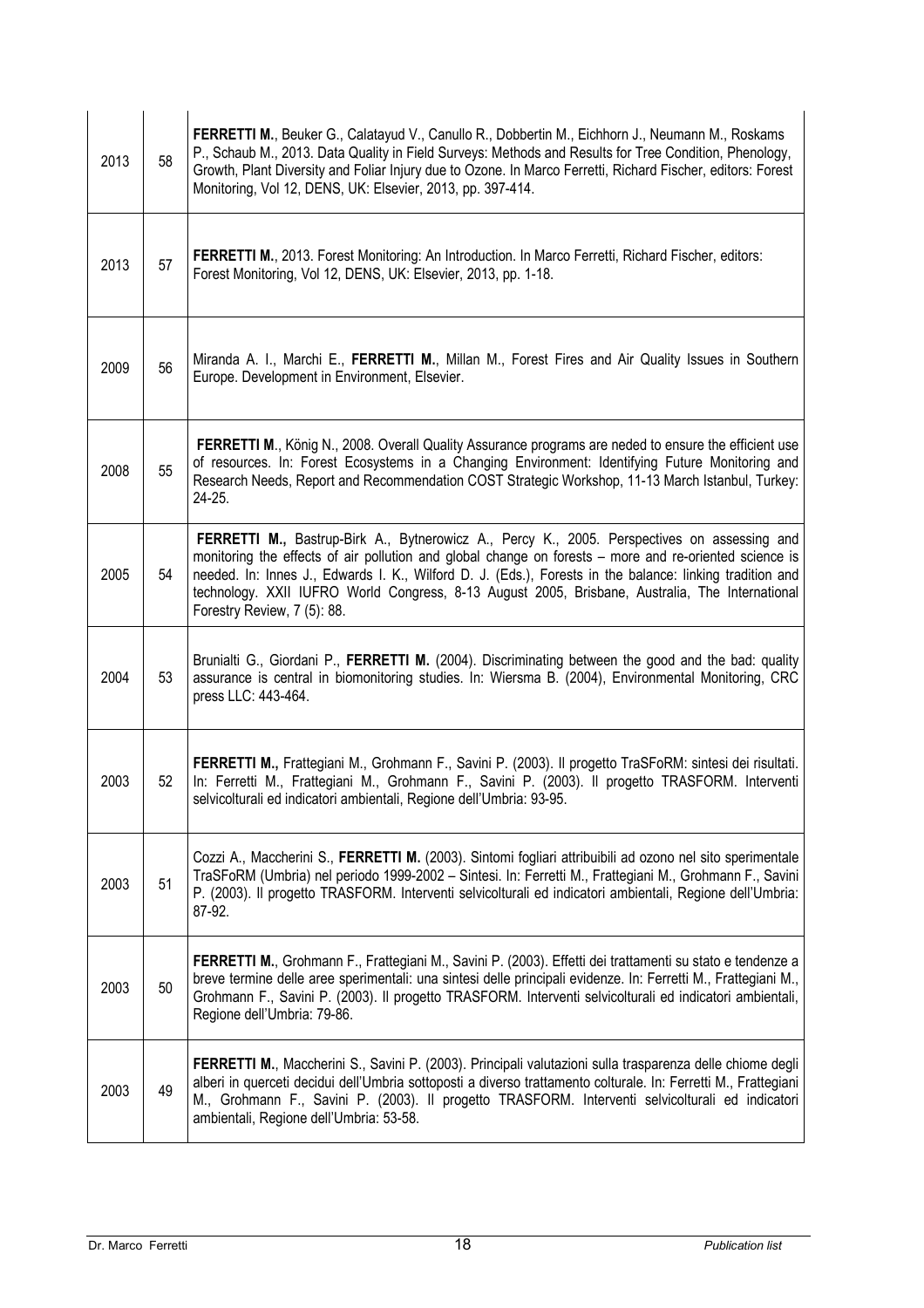| 2003 | 48 | Cantiani P., FERRETTI M., Frattegiani M., Grohmann F., Savini P. (2003). Il disegno sperimentale del<br>progetto TraSFoRM. In: Ferretti M., Frattegiani M., Grohmann F., Savini P. (2003). Il progetto<br>TRASFORM. Interventi selvicolturali ed indicatori ambientali, Regione dell'Umbria: 29-36.                                                                                            |
|------|----|------------------------------------------------------------------------------------------------------------------------------------------------------------------------------------------------------------------------------------------------------------------------------------------------------------------------------------------------------------------------------------------------|
| 2003 | 47 | FERRETTI M., Grohmann F., Savini P. (2003). La trasparenza delle chiome di Quercus cerris L. e di Q.<br>pubescens Willd. In alcuni complessi forestali dell'Umbria nel periodo 1992-2001. In: Ferretti M.,<br>Frattegiani M., Grohmann F., Savini P. (2003). Il progetto TRASFORM. Interventi selvicolturali ed<br>indicatori ambientali, Regione dell'Umbria: 21-18.                          |
| 2003 | 46 | Grohmann F., FERRETTI M., Frattegiani M., Savini P. (2003). Trattamenti selvicolturali per il recupero e<br>mantenimento di foreste degradate: il progetto TraSFoRM. In: Ferretti M., Frattegiani M., Grohmann F.,<br>Savini P. (2003). Il progetto TRASFORM. Interventi selvicolturali ed indicatori ambientali, Regione<br>dell'Umbria: 15-19.                                               |
| 2003 | 45 | FERRETTI M., Frattegiani M., Grohmann F., Savini P. (2003). Il progetto TRASFORM. Interventi<br>selvicolturali ed indicatori ambientali, Regione dell'Umbria: 96 pp.                                                                                                                                                                                                                           |
| 2003 | 44 | Cozzi A., FERRETTI M., Grohmann F., Maccherini S., Savini P., 2003. Ozone - like foliar symptoms at<br>the TRASFORM experimental site in Umbria, central Italy. SISEF Atti, 3: 253-258.                                                                                                                                                                                                        |
| 2003 | 43 | FERRETTI M., Bucher J., Bytnerowicz A., Prus-Gowlacky W., Karnosky D. F., Percy K. E., 2003. State of<br>science and gaps in our knowledge in relation to air pollution. In: Karnosky D. F., Percy K. E., Chappelka<br>A. H., Simpson C., Pikkarainen J., Air pollution, global change and forests in the new millennium,<br>Development in Environmental Sciences, 3, Elsevier: 437-446.      |
| 2003 | 42 | Bussotti F., Mazzali C., Cozzi A., FERRETTI M., Gravano E., Gerosa G., Ballarin-Denti A., 2003. Ozone<br>levels and symptoms on vegetation in an alpine valley (North Italy). In: Karnosky D. F., Percy K. E.,<br>Chappelka A. H., Simpson C., Pikkarainen J., Air pollution, global change and forests in the new<br>millennium, Development in Environmental Sciences, 3, Elsevier: 269-276. |
| 2002 | 41 | Asta J., Erhardt W., FERRETTI M., Fornasier F., Kirschbaum U., Nimis P.L., Purvis W., Pirintsos S.,<br>Scheidegger C., Van Haluwyn C., Wirth V., 2002. Mapping lichen diversity as an indicator of<br>environmental quality. In: Nimis P.L., Scheidegger C., Wolseley P.A. (Eds.) Monitoring with lichens -<br>Monitoring lichens, Kluwer Academic Publisher.                                  |
| 2002 | 40 | FERRETTI M., Erhardt W., 2002. Key issues in designing biomonitoring programmes. Monitoring<br>scenarios, sampling strategies and quality assurance. In: Nimis P.L., Scheidegger C., Wolseley P.A.<br>(Eds.) Monitoring with lichens - Monitoring lichens, Kluwer Academic Publisher: 111-139.                                                                                                 |
| 2001 | 39 | <b>FERRETTI M., Cherubini P., Dobbertin M., Nimis P. L., Parr T.W., 2001. La questione del</b><br>campionamento nelle reti di monitoraggio degli effetti dell'inquinamento ambientale e dei cambiamenti<br>climatici sulle risorse naturali in Europa - Tra vecchi problemi e nuove necessità. Comunicazioni di<br>Ricerca ISAFA, 2001/2: 51-72.                                               |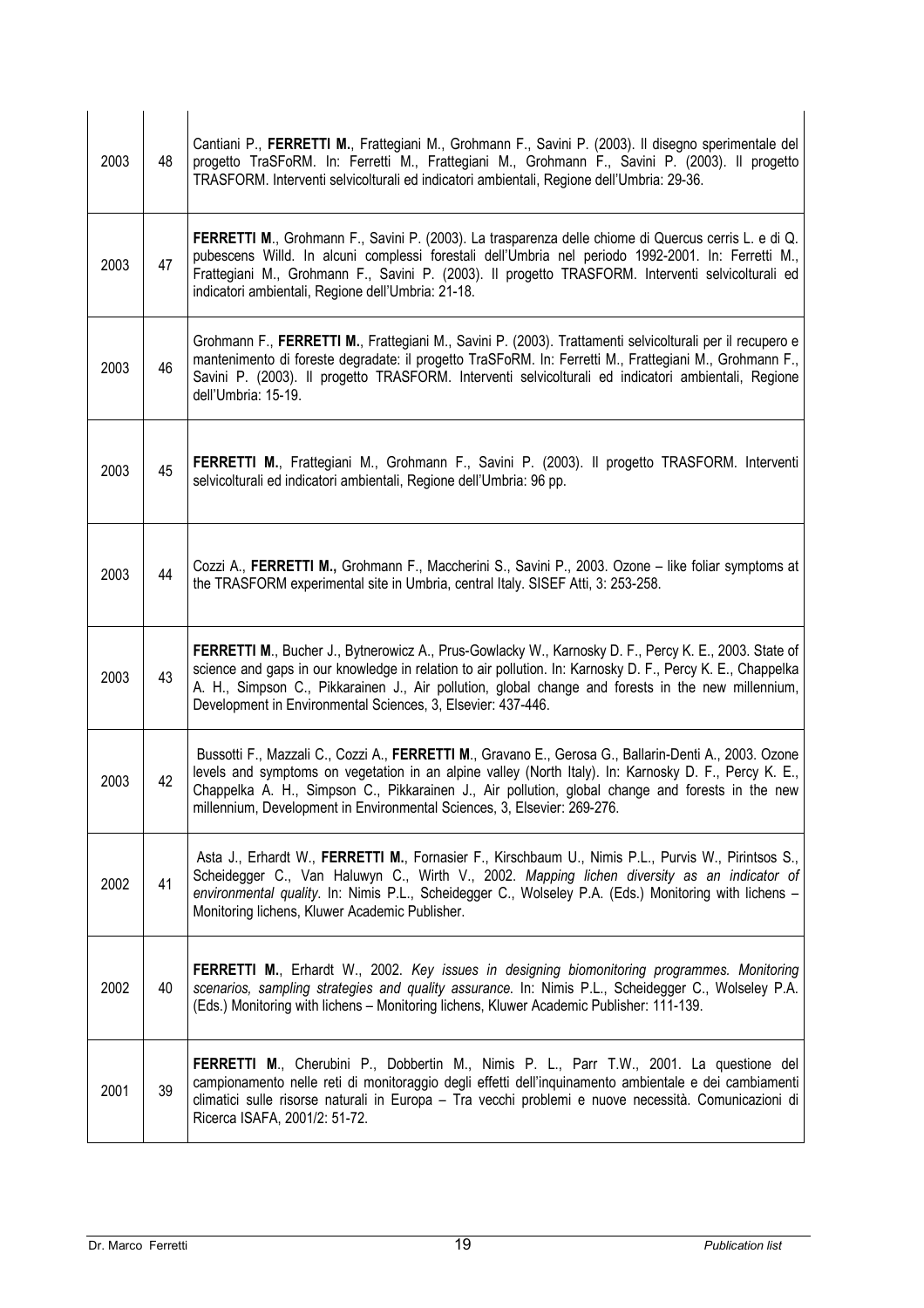| 2000 | 38 | FERRETTI M., Bussotti F., Giordano P., Mazzali C., Nibbi R., 2000. Program CONECOFOR - Integrated<br>and Combined Evaluation of Risk, Status and Changes of Forest Ecosystems. SISEF, Atti, 2: 435-440.                                                                                                                                                                                                                                                          |
|------|----|------------------------------------------------------------------------------------------------------------------------------------------------------------------------------------------------------------------------------------------------------------------------------------------------------------------------------------------------------------------------------------------------------------------------------------------------------------------|
| 1999 | 37 | Bussotti F., FERRETTI M., Cozzi A., Cenni E., 1999 - Condizione delle chiome degli alberi. Valutazione<br>nelle aree permanenti di livello 2°. MANUALE DI CAMPAGNA. (Maggio 1999, Revisione 1). Pubblicato<br>da Ministero per le Politiche Agricole, Roma: pp. 92.                                                                                                                                                                                              |
| 1999 | 36 | Bussotti F., FERRETTI M., Cozzi A., Cenni E., 1999 - Condizione delle chiome degli alberi. Valutazione<br>dei punti della rete UE di livello 1°. MANUALE DI CAMPAGNA. (Maggio 1999, Revisione 1). Pubblicato<br>da Ministero per le Politiche Agricole, Roma: pp. 80.                                                                                                                                                                                            |
| 1999 | 35 | Bussotti F., FERRETTI M., 1999. Forest decline: a problem for Europe and North America. In: Farina A.<br>(Ed.), Perspectives in Ecology: 151-158.                                                                                                                                                                                                                                                                                                                |
| 1998 | 34 | Bussotti F., Cozzi A., FERRETTI M., 1998. Bioindicatori a livello di organismi vegetali. Foglie. In: Sartori<br>F., (ed.) "Bioindicatori ambientali", Fondazione Lombardia per l'Ambiente, Ricerche & Risultati: 135-151.                                                                                                                                                                                                                                        |
| 1998 | 33 | FERRETTI M., Savini P., Cenni E., Cozzi A., (eds.), 1998 - Rapporto finale dei progetti 91.60.IT.002.0 e<br>92.60.IT.005.0 cofinanziati dall'Unione Europea nell'ambito del Reg. (CEE) 3528/86. Progetto di Indagine<br>Sperimentale sul Deperimento e sulla Protezione delle Foreste contro l'Inquinamento Atmosferico.<br>Risultati 1991-1995. Regione Emilia-Romagna. Servizio Paesaggio, Parchi e Patrimonio naturale, Ufficio<br>Risorse Forestali, 309 pp. |
| 1998 | 32 | FERRETTI M., Bussotti F., Cozzi A., Cenni E., 1998. Rilevamento del danno nei sistemi forestali.<br>Chioma. In: Ballarin-Denti A., Cocucci S. M., Sartori F., (eds.) "Monitoraggio delle foreste sotto stress<br>ambientale", Fondazione Lombardia per l'Ambiente, Ricerche & Risultati: 95-123.                                                                                                                                                                 |
| 1998 | 31 | Eichhorn J. FERRETTI M., Innes J.L., Roskams P., Vel E., 1998. Visual assessemnet of tree condition.<br>UN/ECE ICP-Forests, Manual on method and criteria for harmonized sampling, assessemnt, monitoring<br>and analysis of the effects of air pollution on forests. 4th edition.                                                                                                                                                                               |
| 1998 | 30 | Cozzi A., FERRETTI M., 1998. I danni forestali. Protocolli e criteri adottati in Lombardia come<br>integrazione dei programmi internazionali". In: Ballarin-Denti A., Cocucci S. M., Sartori F., (eds.)<br>"Monitoraggio delle foreste sotto stress ambientale", Fondazione Lombardia per l'Ambiente, Ricerche &<br>Risultati: 52-59.                                                                                                                            |
| 1998 | 29 | Bussotti F., FERRETTI M., Cozzi A., Cenni E., 1998 - Condizione delle chiome degli alberi. Valutazione<br>nelle aree permanenti di livello 2°. MANUALE DI CAMPAGNA. (Maggio 1998, Revisione 0). Pubblicato<br>da Ministero per le Politiche Agricole, Roma: pp. 92.                                                                                                                                                                                              |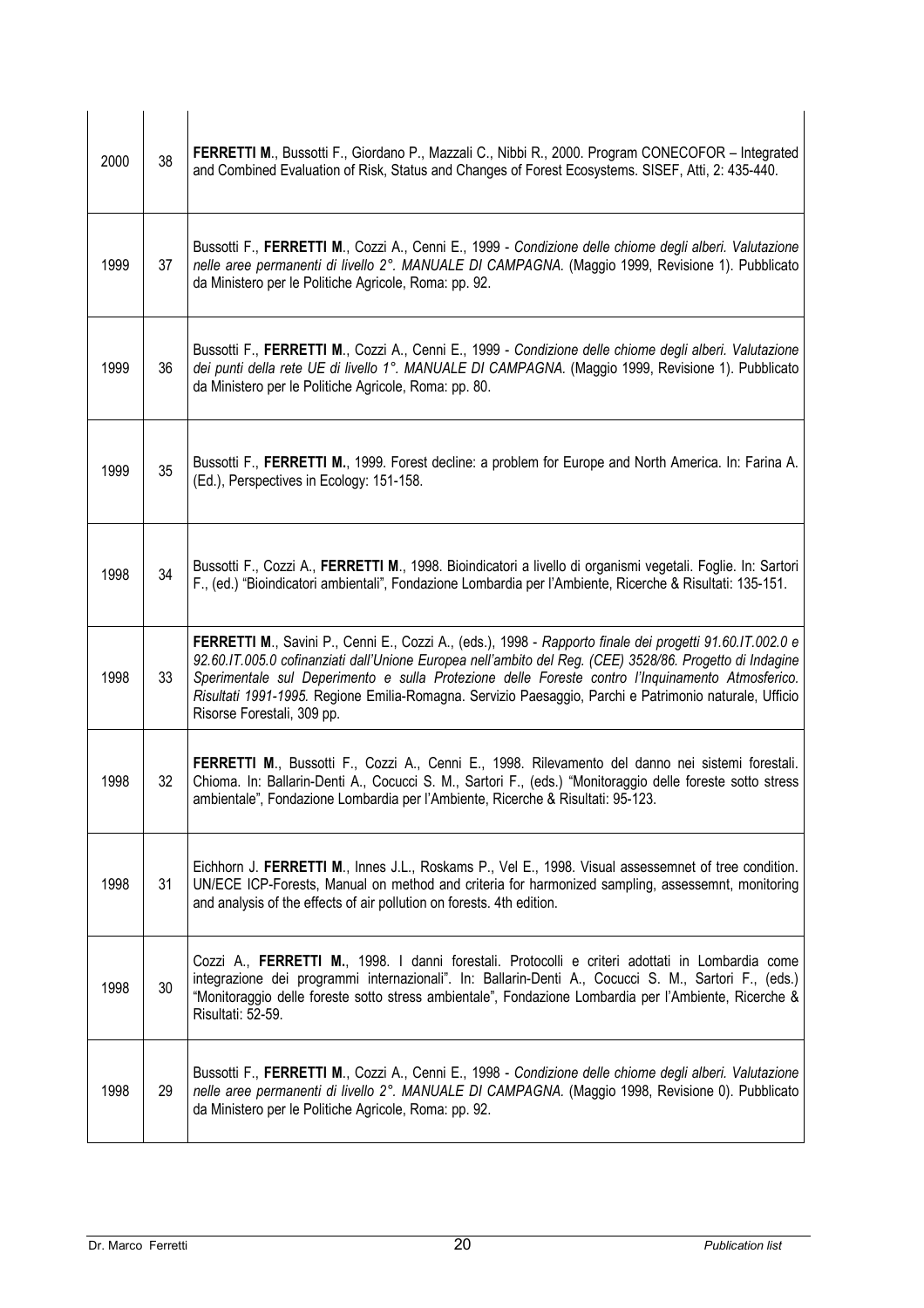| 1998 | 28 | Bussotti F., FERRETTI M., Cozzi A., Cenni E., 1998 - Condizione delle chiome degli alberi. Valutazione<br>dei punti della rete UE di livello 1°. MANUALE DI CAMPAGNA. (Maggio 1998, Revisione 0). Pubblicato<br>da Ministero per le Politiche Agricole, Roma: pp. 80.                                                                                                                             |
|------|----|---------------------------------------------------------------------------------------------------------------------------------------------------------------------------------------------------------------------------------------------------------------------------------------------------------------------------------------------------------------------------------------------------|
| 1998 | 27 | Cenni E., FERRETTI M., 1998. I danni forestali. Protocolli e criteri adottati a livello internazionale. In:<br>Ballarin-Denti A., Cocucci S. M., Sartori F., (eds.) "Monitoraggio delle foreste sotto stress ambientale",<br>Fondazione Lombardia per l'Ambiente, Ricerche & Risultati: 36-52.                                                                                                    |
| 1998 | 26 | FERRETTI M., 1998. I danni forestali. Descrizione e valutazione dello stato delle foreste. In: Ballarin-<br>Denti A., Cocucci S. M., Sartori F., (eds.) "Monitoraggio delle foreste sotto stress ambientale",<br>Fondazione Lombardia per l'Ambiente, Ricerche & Risultati: 27-36.                                                                                                                |
| 1998 | 25 | FERRETTI M., 1998. I danni forestali. Introduzione. In: Ballarin-Denti A., Cocucci S. M., Sartori F., (eds.)<br>"Monitoraggio delle foreste sotto stress ambientale", Fondazione Lombardia per l'Ambiente, Ricerche &<br>Risultati: 22-27.                                                                                                                                                        |
| 1998 | 24 | FERRETTI M., 1998. Condizione dei boschi ed Inquinamento Atmosferico in Emilia Romagna. In: Vignali<br>G., Piovani P., Arduini F., Appennino foresta d'Europa, Progetto LIFE Natura, Commissione Europea, DG<br>XI - Regione Emilia-Romagna: 63-71.                                                                                                                                               |
| 1998 | 23 | FERRETTI M., 1998a. Il progetto pilota europeo in Italia. Una valutazione di sintesi. In: M. Ferretti, M.<br>Pellegrini, (a cura di) 1998. Vegetali come bioindicatori di inquinamento atmosferico in città italiane.<br>Risultati, problemi prospettive. Provincia di Firenze, Comune di Bologna, Meta Spa-Modena: 101-111.                                                                      |
| 1998 | 22 | FERRETTI M., Gavilli G., Grossoni P., Lorenzini G., Pellegrini M., 1998. Biomonitoraggio di ozono,<br>metalli in traccia, zolfo e cloro a Firenze nel 1996. In: M. FERRETTI, M. Pellegrini, (a cura di) 1998.<br>Vegetali come bioindicatori di inquinamento atmosferico in città italiane. Risultati, problemi prospettive.<br>Provincia di Firenze, Comune di Bologna, Meta Spa-Modena: 21-33.  |
| 1998 | 21 | M. FERRETTI, M. Pellegrini, (a cura di) 1998. Vegetali come bioindicatori di inquinamento atmosferico in<br>città italiane. Risultati, problemi prospettive. Provincia di Firenze, Comune di Bologna, Meta Spa-Modena:<br>111pp.                                                                                                                                                                  |
| 1998 | 20 | M. FERRETTI, A. Cozzi, E. Cenni, F. Bussotti 1998. Forest Ecosystem Monitoring. The "How" and the<br>"How Not" in Multidisciplnary Monitoring Programs. Atti I° Congresso SISEF, Padova, Agripolis, Giugno<br>1997: 293-298.                                                                                                                                                                      |
| 1997 | 19 | Bussotti F., Cenni E., Cozzi A., FERRETTI M., 1997 - Condizione delle chiome e distribuzione degli<br>elementi in traccia nei boschi circostanti le centrali geotermiche. In: Loppi, S (a cura di), Geotermia e<br>Bioindicatori: un contributo per le valutazioni sull'impatto ambientale, Regione Toscana Giunta Regionale<br>- Dipartimento di Biologia Ambientale Università di Siena: 47-65. |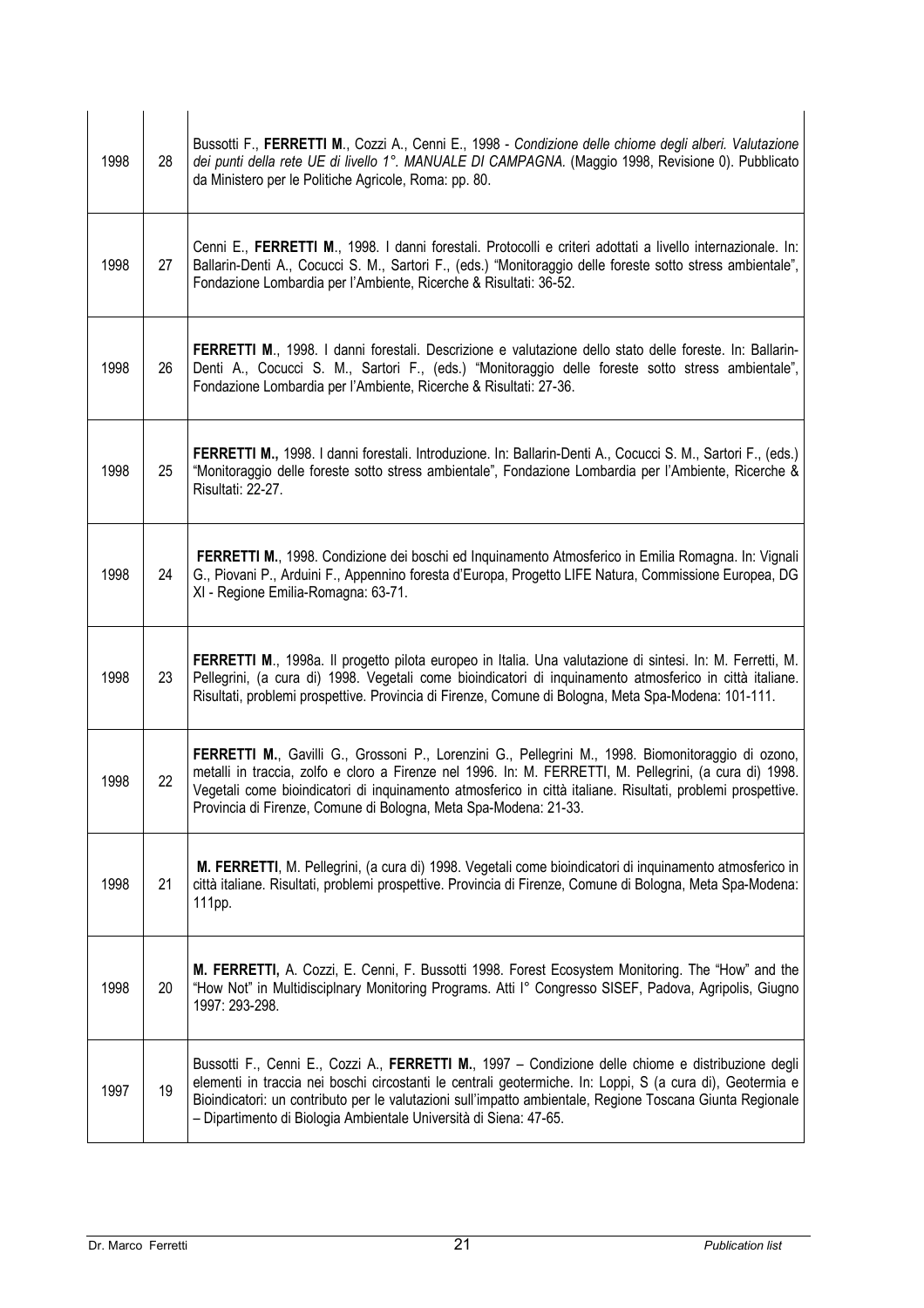| 1997 | 18              | M. FERRETTI, A. Cozzi, E. Cenni, 1997. Importance of Quality Assurance in Ecosystem Monitoring<br>Programs. Forests as an example. S.It.E., Atti, 18: 323-326.                                                                                                                                                                                                                                                                                             |
|------|-----------------|------------------------------------------------------------------------------------------------------------------------------------------------------------------------------------------------------------------------------------------------------------------------------------------------------------------------------------------------------------------------------------------------------------------------------------------------------------|
| 1997 | 17              | Bartolozzi L., Bonini I., Brogi L., Bussotti F., Celesti C., Cenni E., Chiarucci A., Cozzi A., De Dominicis V.,<br>FERRETTI M., Grossoni P., Leonzio C., Loppi S., Perini C., 1997 - MON.I.TO., an intensive monitoring<br>program for the forests in Tuscany. Società Italiana di Selvicoltura ed Ecologia Forestale - Atti del primo<br>congresso: La ricerca italiana per le foreste e la selvicoltura. Legnaro (PD), 4-6 Giugno 1997; pp. 299-<br>302. |
| 1996 | 16              | M. FERRETTI, G. Lorenzini, M.L. Toncelli, A. Cozzi, 1996 - Biomonitoring of ozone. In Bartolozzi L.,<br>Bussotti F., De Dominicis V, Ferretti M. (a cura di) 1996. Program MONITO. Concepts, structure and<br>1995 results. Regione Toscana Giunta Regionale Publisher, Firenze: 79-82.                                                                                                                                                                    |
| 1996 | 15              | C. Celesti, C. Leonzio, E. Cenni, M. FERRETTI, 1996 - Deposition chemistry. In Bartolozzi L., Bussotti<br>F., De Dominicis V, Ferretti M. (a cura di) 1996. Program MONITO. Concepts, structure and 1995 results.<br>Regione Toscana Giunta Regionale Publisher, Firenze: 75-78.                                                                                                                                                                           |
| 1996 | 14              | M. FERRETTI, C. Leonzio, C. Celesti, E. Cenni, A. Cozzi, 1996 - Foliar symptoms and nutritional status.<br>In Bartolozzi L., Bussotti F., De Dominicis V, Ferretti M. (a cura di) 1996. Program MONITO. Concepts,<br>structure and 1995 results. Regione Toscana Giunta Regionale Publisher, Firenze: 51-56.                                                                                                                                               |
| 1996 | 13              | M. FERRETTI, A. Cozzi, E. Cenni, D. Bettini, 1996 - Tree condition. In Bartolozzi L., Bussotti F., De<br>Dominicis V, Ferretti M. (a cura di) 1996. Program MONITO. Concepts, structure and 1995 results.<br>Regione Toscana Giunta Regionale Publisher, Firenze: 37-44.                                                                                                                                                                                   |
| 1996 | 12 <sup>°</sup> | M. FERRETTI, E. Cenni, A. Cozzi, 1996 - Level I - 1995 large scale survey on tree condition. In Bartolozzi<br>L., Bussotti F., De Dominicis V, Ferretti M. (a cura di) 1996. Program MONITO. Concepts, structure and<br>1995 results. Regione Toscana Giunta Regionale Publisher, Firenze: 23-28.                                                                                                                                                          |
| 1996 | 11              | M. FERRETTI, L. Bartolozzi, F. Bussotti, V. De Dominicis, 1996 - MONITO - Concepts, aims, strategy. In<br>Bartolozzi L., Bussotti F., De Dominicis V, Ferretti M. (a cura di) 1996. Program MONITO. Concepts,<br>structure and 1995 results. Regione Toscana Giunta Regionale Publisher, Firenze: 9-17.                                                                                                                                                    |
| 1996 | 10              | L. Bartolozzi, F. Bussotti, V. De Dominicis, M. FERRETTI (a cura di) 1996. Program MONITO. Concepts,<br>structure and 1995 results. Regione Toscana Giunta Regionale Publisher, Firenze: 92 pp.                                                                                                                                                                                                                                                            |
| 1995 | 9               | F. Bussotti, M. FERRETTI, E. Cenni, P. Grossoni, 1995 - Monitoring of mineral nutrients and trace<br>elements in broadleaves: a survey in Tuscany. In: L.O. Nilsson, R.F. Huettl, U.T. Johansson and P. Mathy<br>(Eds), NUTRIENT UPTAKE AND CYCLING IN FOREST ECOSYSTEM, EC Research Report No. 21: 99-<br>106.                                                                                                                                            |